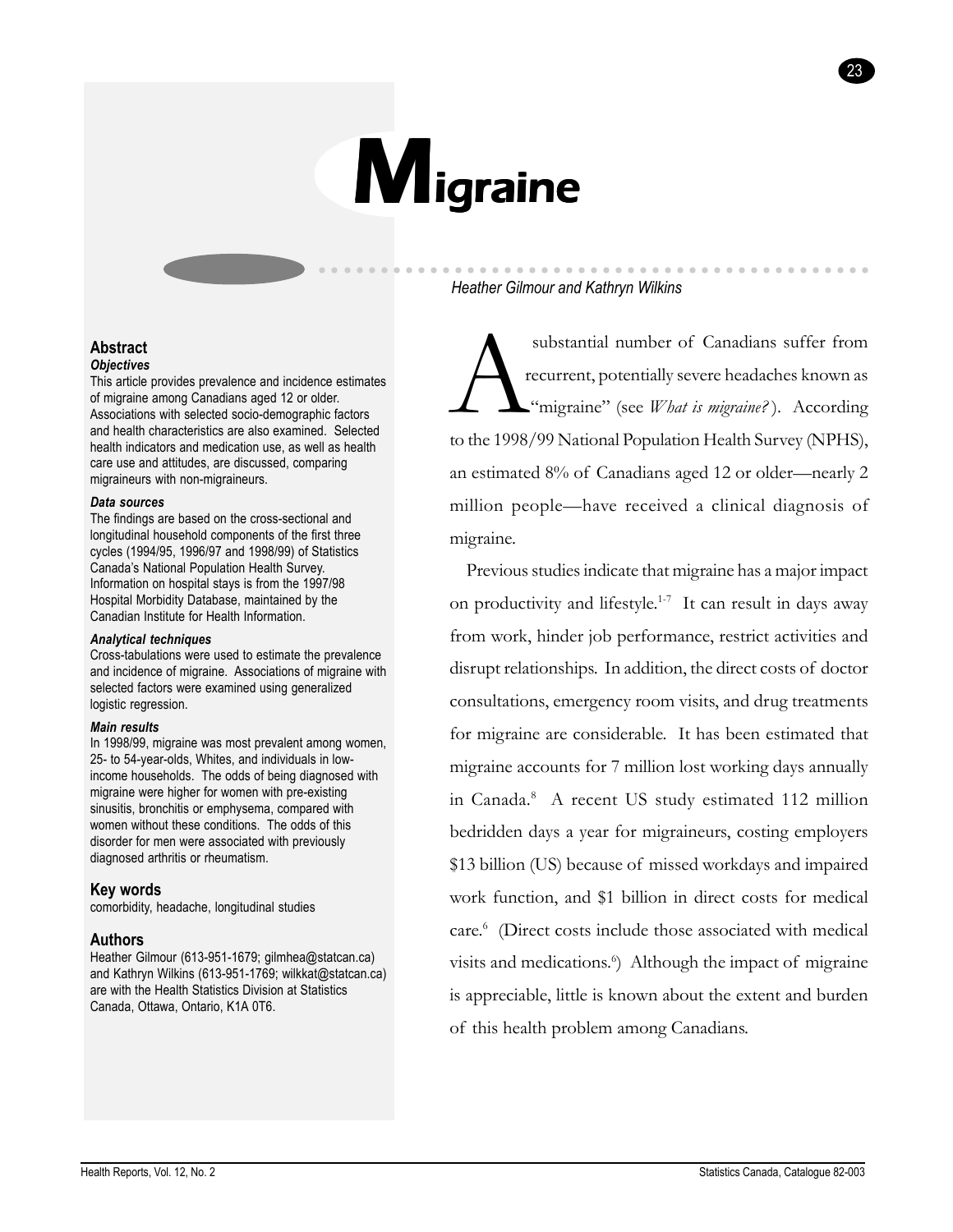### **Data sources**

*Migraine*

24

This analysis is based on data from Statistics Canadaís National Population Health Survey (NPHS), weighted to represent the population of the 10 provinces. The NPHS, which began in 1994/95, collects information about the health of the Canadian population every two years. It covers household and institutional residents in all provinces and territories, except persons living on Indian reserves, on Canadian Forces bases, and in some remote areas. The NPHS has both a longitudinal and a cross-sectional component. Respondents who are part of the longitudinal component will be followed for up to 20 years.

**Cross-sectional sample:** The 1994/95 and 1996/97 (cycles 1 and 2) cross-sectional samples are made up of longitudinal respondents and other members of their households, as well as individuals who were selected as part of supplemental samples, or "buy-ins," in some provinces. In 1994/95, the large majority of interviews were conducted in person. Most of the 1996/97 interviews were conducted by telephone, and the additional respondents for the buy-ins were chosen using the random digit dialling technique. The 1998/99 (cycle 3) cross-sectional sample is made up mostly of longitudinal respondents and their cohabitants. Again, most of the interviews were conducted by telephone. Although no buy-ins were added to the cycle 3 sample, infants born in 1995 or later and immigrants who entered Canada after 1994 were randomly selected and added to keep the sample representative. As well, to replace the sample that was lost to attrition, individuals in households that were part of the original sampling frame, but whose members did not respond in 1994/95, were contacted and asked to participate.

NPHS data consisting of socio-demographic and some health information obtained for each member of participating households are found in the General file. In-depth health information, which was collected for one randomly selected household member, as well as the information in the General file pertaining to that individual, is found in the Health file.

In households belonging to the cross-sectional buy-in component, one knowledgeable person provided the socio-demographic and health information about all household members for the General file. As well, one household member, not necessarily the same person, was randomly selected to provide in-depth health information about himself or herself for the Health file.

Among individuals in the longitudinal component in 1996/97 and 1998/99, the person providing in-depth health information about himself or herself for the Health file was the randomly selected person for the household in cycle 1 (1994/95), and was usually the person who provided information on all household members for the General file in cycles 2 and 3. In households that were added to the 1998/99 cross-sectional sample (immigrants, infants and individuals in households that did not participate in cycle 1), the randomly selected respondent was also the person who provided information for the General file.

The 1994/95 provincial, non-institutional sample consisted of 27,263 households, of which 88.7% agreed to participate. After the application of a screening rule to maintain the representativeness of the sample, 20,725 households remained in scope. In 18,342 of these households, the selected person was aged 12 or older. Their response rate to the in-depth health questions was 96.1%, or 17,626 respondents.

In 1996/97, the overall response rate at the household level was 82.6%. The response rate for the randomly selected individuals aged 2 or older in these households was 95.6%. In 1998/99, the overall response rate was 88.2% at the household level. The response rate for the randomly selected respondents aged 0 or older in these households was 98.5%.

**Longitudinal sample:** Of the 17,626 randomly selected respondents in 1994/95, 14,786 were eligible members of the longitudinal panel, along with 468 persons for whom only general information was collected. An additional 2,022 of the 2,383 randomly selected respondents under age 12 were also eligible for the longitudinal panel. Thus, 17,276 respondents were eligible for reinterview in 1996/97, and 16,677 were still alive in 1998/99. A response rate of 93.6% was achieved for the longitudinal panel in 1996/97, and a response rate of 88.9%, based on the entire panel, was achieved in 1998/99. Of the 16,168 participants in 1996/97, full information (that is, general and in-depth health information for the first two cycles of the survey or an outcome of death or institutionalization) was available for 15,670. The corresponding number for 1998/99 was 14,619 respondents. More detailed descriptions of the NPHS design, sample, and interview procedures can be found in published reports.<sup>9,10</sup>

Hospital discharge data for migraine were obtained from the Hospital Morbidity Database for 1997/98, which is maintained by the Canadian Institute for Health Information. The information in this database comes from the separation form completed by Canadian hospitals at the end of each patient's stay.

### **Analytical techniques**

Cross-tabulations, based on data from the cross-sectional Health files (all three cycles), were used to estimate the prevalence of migraine in the household population aged 12 or older. Data from the longitudinal Health file were used to estimate incidence. Incident cases of migraine were considered to occur in individuals who did not have reports of clinically diagnosed migraine in cycle 1 (1994/95), then had subsequent reports of migraine in cycle 2 and/or cycle 3 (1996/97 and/or 1998/99).

Women who lived in a household with a child younger than 1 were excluded from the analysis of overnight hospital stays, since they would likely have stayed in a hospital during childbirth.

Generalized logistic regression was used to model the relationship between incident cases of self-report of physician-diagnosed migraine and various socio-demographic and health factors. Individuals who indicated that they did not have diagnosed migraine in cycle 1 were identified as the population at risk of developing migraine. Chronic conditions that had been significantly more prevalent among migraineurs than non-migraineurs in any of the three cross-sectional cycles of the NPHS were included in the model. A variable to account for missing data on household income was included in the model for both sexes, but removed from the model for each sex because of small numbers. Education was not included in the model since individuals in the younger age groups would not yet have attained their highest level of education. (The relationships did not change when education was added to the model.)

All cross-sectional estimates based on NPHS data were weighted to represent the Canadian population at the date of each survey cycle. Longitudinal estimates were weighted to represent the 1994 Canadian population. To account for survey design effects, standard errors and coefficients of variation were estimated with the bootstrap technique.<sup>11-13</sup>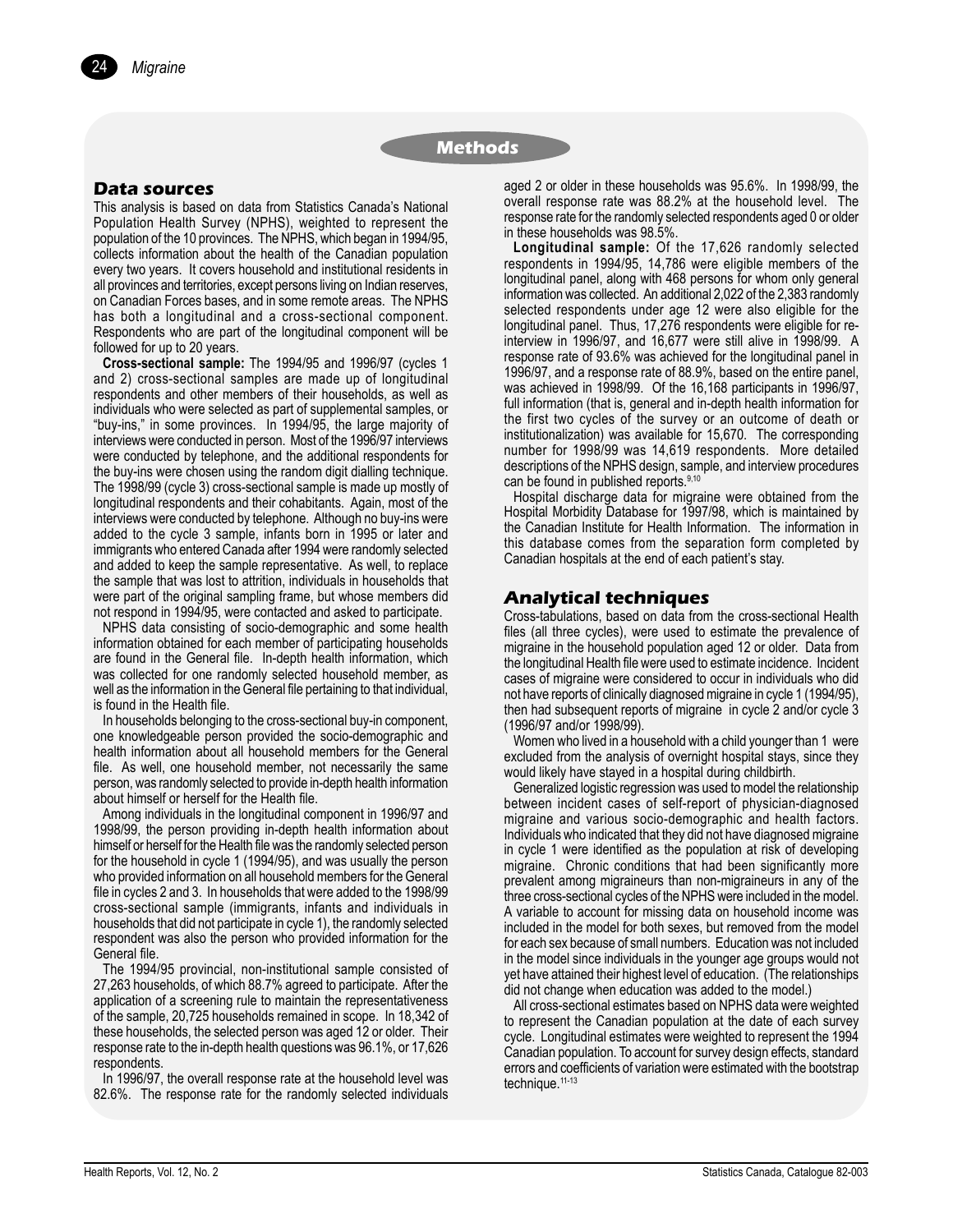This article examines the prevalence of migraine in Canada using cross-sectional data from the 1998/99 National Population Health Survey (NPHS). In addition, longitudinal data from individuals followed from 1994/95 to 1998/99 offer a unique opportunity to estimate migraine incidence and identify associated factors. (See *Methods, Limitations,* and *Supplementary definitions* in the Appendix.)

### **One in twelve diagnosed**

According to the 1998/99 NPHS, an estimated 2 million Canadians aged 12 or older had been diagnosed with migraine (Table 1). Earlier Canadian studies have reported a considerably higher figure of over 3 million.8,14 The inconsistency likely arises from differences in the way migraine was defined (see *Defining migraine in the NPHS*). While the NPHS asked respondents if they had medically diagnosed migraine, the other studies defined migraine by

asking questions about a specific set of symptoms identified by the International Headache Society.15 For example, respondents were asked if headache pain occurred on one side of the head, had a pulsating quality, or was accompanied by nausea, vomiting, or sensitivity to light or sound. Because many migraineurs never actually receive a clinical diagnosis,<sup>1,16-18</sup> the NPHS likely underestimates prevalence.

### **More common among women**

Estimates from the 1998/99 NPHS show that migraine is three times as common in females  $(11.7\%)$  as in males  $(3.8\%)$  (Table 1). The higher prevalence of migraine among women has been well documented in population-based studies in Canada, $8,14$  the United States<sup>2,16,19</sup> and other countries.5,17,20-25 Hormonal fluctuations that women experience related to menstruation, oral contraceptive use, pregnancy, menopause, and

# **Defining migraine in the NPHS**

To establish the presence of chronic conditions, including *migraine*, National Population Health Survey (NPHS) respondents were asked if they had any "long-term conditions that have lasted or are expected to last six months or more and that have been diagnosed by a health professionalî (see *Limitations*). In addition to migraine, chronic conditions relevant to this study are: food allergies, other allergies, asthma, arthritis or rheumatism, back problems excluding arthritis, high blood pressure, bronchitis or emphysema, sinusitis, stomach or intestinal ulcers, diabetes, epilepsy, heart disease, cancer, effects of a stroke, and urinary incontinence. Only those conditions that were significantly associated with migraine in bivariate analysis are shown in Tables 4, 6 and D.

Follow-up questions were asked in cycles 2 and 3 if the response to the question "Do you have migraine headaches?" was inconsistent with the response to the same question in the previous cycle. For example, if records showed "No" to "Do you have migraine headaches?" in cycle 1 and "Yes" to the same question in cycle 2, respondents were asked, "When were you diagnosed with this?". If the date given was before the previous interview, the respondent was asked, "So you had migraine headaches prior to our last interview?" Alternatively, if the respondent answered "Yes" in cycle 1 followed by "No" in cycle 2, the interviewer asked, "During our last interview it was reported that you had migraine headaches, but this time it was not. Has the condition disappeared since then?"

Respondents could confirm that their migraine headaches had disappeared, or that the cycle 1 response was an error and they had never had migraine. For the longitudinal analysis, responses to these follow-up questions were taken into account when determining the number of respondents who had migraine in cycles 1 and 2. Specifically, respondents who indicated that they did have migraine in the previous cycle even though the response was "No" at that time were counted as migraineurs. Likewise, respondents who had said "Yes" they had migraine in the previous cycle, but in a subsequent cycle indicated that they never had migraine were not counted as migraineurs.

A possible explanation for inconsistent replies between cycles is that a proxy reporter gave the information for the selected respondent in the first cycle, then the selected individual was interviewed directly in subsequent cycles.<sup>26</sup> It is also possible that respondents did not clearly understand the question in one of the cycles. Alternatively, undiagnosed individuals may have consulted a physician between survey cycles and received a diagnosis of migraine. As a result of the follow-up questions, more people indicated that they actually did have migraine in the previous cycle than indicated that they never had migraine. Thus, the net effect of adjusting responses based on the follow-up questions was to increase the number of prevalent cases in cycle 1 and thus reduce the number of incident cases.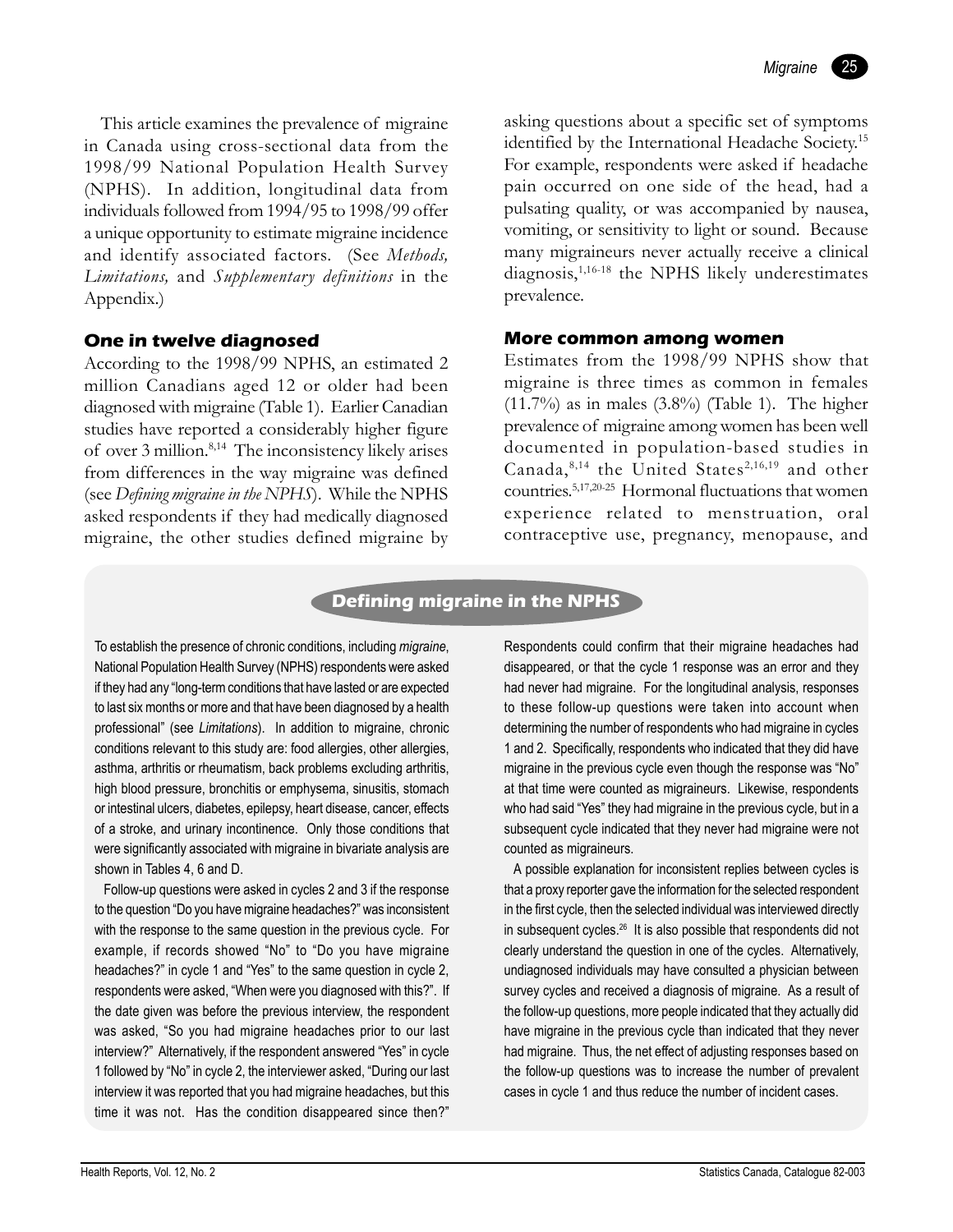

hormone replacement therapy appear to influence migraine prevalence.<sup>27</sup> However, the ratio of femaleto-male migraineurs remains high even in older age groups, suggesting the existence of additional, but as yet unidentified, reasons for the elevated prevalence among women (Chart 1).<sup>16</sup>

#### Table 1

Prevalence of migraine, by selected socio-demographic factors and health characteristics, household population aged 12 or older, Canada excluding territories, 1998/99

|                                                                                      | Sample<br>size                 | <b>Estimated</b><br>population | <b>Prevalence</b>               |
|--------------------------------------------------------------------------------------|--------------------------------|--------------------------------|---------------------------------|
|                                                                                      |                                | 000'                           | $\%$                            |
| Total                                                                                | 1,197                          | 1,956                          | 7.9                             |
| Sex<br>Male<br>Female                                                                | 268<br>929                     | 469<br>1,485                   | 3.8<br>$11.7***$                |
| Age groupt<br>$12 - 24$<br>25-39<br>40-54<br>55-69<br>$70+$                          | 149<br>449<br>382<br>153<br>64 | 290<br>679<br>657<br>244<br>82 | 5.6<br>9.9<br>9.9<br>6.5<br>3.4 |
| Race<br>White<br>Non-White                                                           | 1,101<br>92                    | 1,771<br>178                   | $8.1*$<br>5.9                   |
| Education <sup>#</sup><br>Secondary graduation or less<br>Some postsecondary or more | 366<br>682                     | 594<br>1,070                   | 7.8<br>8.9                      |
| Household income<br>Lowest<br>Lower-middle<br>Upper-middle<br>Highest                | 238<br>312<br>380<br>213       | 280<br>485<br>670<br>422       | 8.9<br>7.9<br>7.9<br>8.1        |
| Ever a daily smoker<br>Yes<br>N <sub>o</sub>                                         | 650<br>544                     | 1,016<br>935                   | $8.5*$<br>7.3                   |
| Type of drinker<br>Regular<br>Occasional/Former/Abstainer                            | 540<br>654                     | 950<br>1,000                   | 7.0<br>$8.9**$                  |
| Major depressive episode<br>Yes<br>No                                                | 145<br>1,024                   | 220<br>1,683                   | $20.4**$<br>7.3                 |

Data source: National Population Health Survey, cross-sectional sample, Health file. 1998/99

Note: Detail may not add to totals because of missing values for some variables

 $\dagger$  All pairwise comparisons ( $p \le 0.05$ , adjusted for multiple comparisons) are significant with the exception of the comparisons between 12 to 24 and 55 to 69, and 25 to 39 and 40 to 54.

# Population age 25 or older

Significantly higher than value for other item in category ( $p \le 0.05$ )

\*\* Significantly higher than value for other item in category ( $p \le 0.01$ )

In contrast to the majority of chronic conditions, which are more prevalent in old age, migraine most frequently affects people during early to middle adulthood (ages 25 to 54).

# **Heredity plays a role**

Although migraine tends to run in families, a specific gene associated with the disorder has been found for only one rare type (familial hemiplegic).<sup>28-30</sup> Some research indicates that genetic factors may be partly responsible for a biochemical imbalance that makes some individuals more susceptible to migraine when they are exposed to certain triggers (see *What is*  $migraine$ ?).  $^{28,31}$ 

NPHS data for 1998/99 show that a significantly higher proportion of Whites reported a diagnosis of migraine  $(8\%)$  than did non-Whites  $(6\%)$  (Table 1). Genetically based racial differences, rather than environmental or cultural factors, have been suggested as an explanation for the lower migraine prevalence found in African and Asian populations, since lower prevalence has also been noted in US residents of African and Asian descent.<sup>32</sup> However, the literature on the link between race and migraine

#### Chart 1

Prevalence of migraine, by sex and age group, household population aged 12 or older, Canada excluding territories, 1998/99



Data source: National Population Health Survey, cross-sectional sample, Health file, 1998/99

† Coefficient of variation between 16.6% and 25.0%

 $\stackrel{.}{\mathcal{I}}$  Coefficient of variation between 25.1% and 33.3%<br>\*\* Significantly higher than value for males (p  $\leq$  0.01)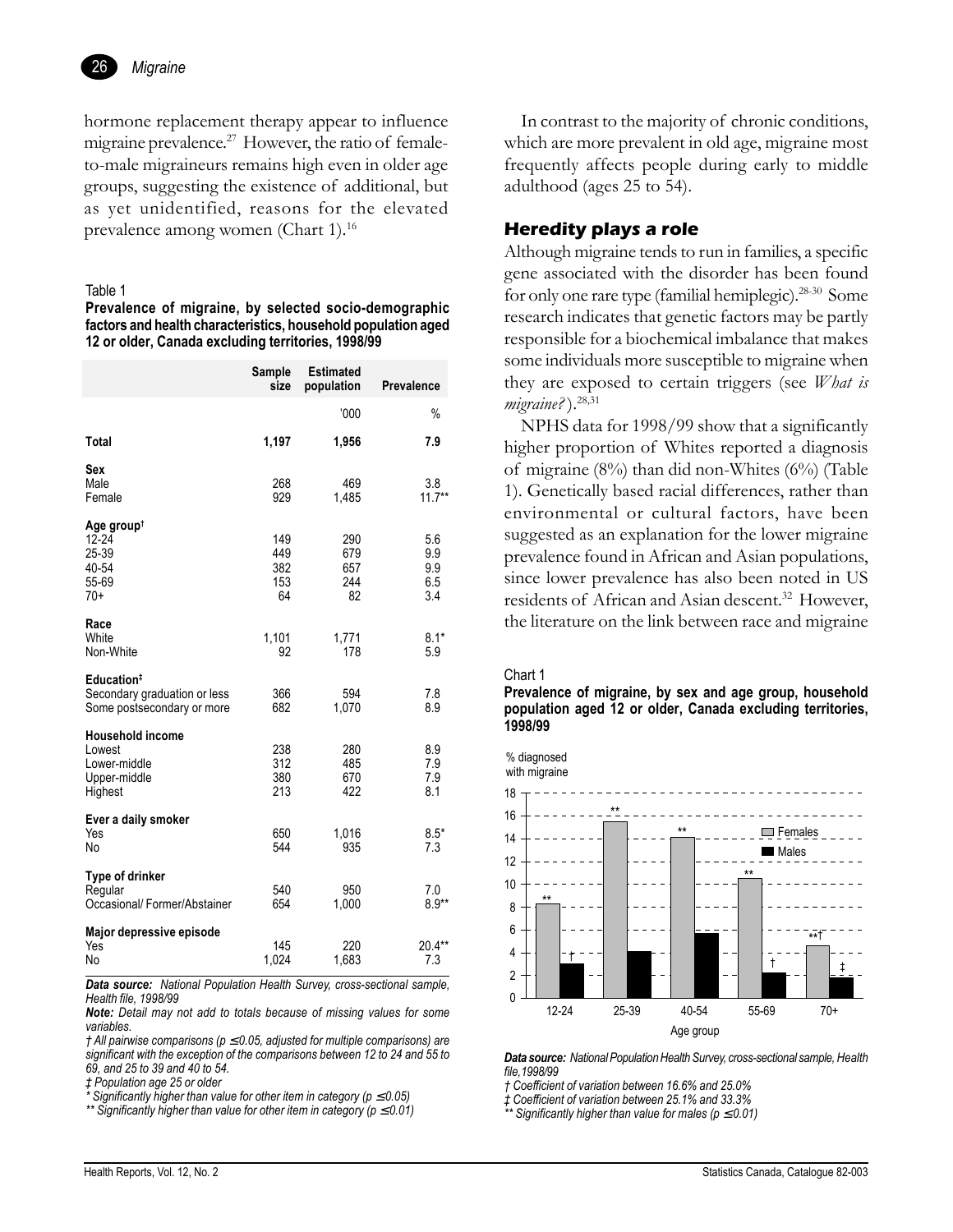27

is not entirely consistent. Another US study found higher prevalence among Blacks than Whites.<sup>33</sup>

### **Income, education and migraine**

The relationship of migraine to socio-economic status is also unclear in the literature. Studies in the United States have found higher migraine prevalence among individuals in lower income households.<sup>2,16,19</sup> However, this link to low income was absent in previous Canadian studies,3,8,14 as well as in research from other countries.24,25 And it did not emerge in the first or third NPHS cycles (1994/95 and 1998/99), perhaps because of insufficient statistical power resulting from smaller sample sizes, or perhaps because of reporting error (see *Limitations*). But in 1996/97, when the sample size was much larger, the data show a slightly higher prevalence of migraine among individuals in the lowest household income group, compared with those in the highest (Chart 2).

Some researchers have suggested that "reverse" causality" might explain the higher prevalence of migraine among members of lower income households; that is, migraine sufferers lose income or employment because of the effect of their

### Chart 2

#### **Prevalence of migraine, by household income group, household population aged 12 or older, Canada excluding** territories, 1996/97<sup>t</sup>

% diagnosed with migraine



*Data source: National Population Health Survey, cross-sectional sample, Health file, 1996/97*

*\* Significantly higher than value for highest household income group (p* ≤ *0.05, adjusted for multiple comparisons)*

# **What is migraine?**

Migraine is a complex biochemical disorder causing recurrent headaches that are often characterized by throbbing pain on one side of the head. Such headaches may be accompanied by nausea, vomiting, sensitivity to light or sound, or visual disturbances, and may be exacerbated by movement or physical activity.<sup>34</sup> A migraine attack can last from several hours to several days, and the pain and associated symptoms can be disabling. The frequency of attacks can vary, from two to three per year to two or more per week.<sup>4,14</sup>

Current research suggests that migraine originates in the brain, either in the brainstem or the occipital cortex. Impulses from these areas appear to stimulate nerve endings in the blood vessels of the meninges, causing these vessels to become dilated and inflamed, thus generating migraine pain. Some researchers believe that migraine and tension-type headaches are separate disorders; others believe they are on opposite ends of a continuum of the same disorder, differing only in severity.<sup>35</sup>

Migraine can occur with or without aura, even in the same individual.36 Aura refers to neurologic symptoms that can occur 20 minutes to one hour before the headache actually begins. These symptoms may include visual or sensory disturbances such as blurred vision, numbness and tingling. In some cases, these symptoms may also accompany the headache; in others, a headache does not follow the aura. Migraine without aura is characterized by the sudden onset of a headache, without any warning signals. (The NPHS does not differentiate between the sub-types of migraine.)

The exact cause of migraine is unknown, but certain factors are believed to provoke such headaches in some people. These ìtriggersî include alcohol, aged cheeses, flavour enhancers or food preservatives, irregular sleep patterns, hormonal changes (often related to menstruation), stress and anxiety, and environmental factors.<sup>34</sup>

Medications used to treat migraine include over-the-counter and prescription analgesics, serotonin agonists to abort migraine, and drugs typically used to treat other medical conditions (antidepressants, beta-blockers, or hormone replacement therapy, for example).34,37 As well, several non-drug therapies such as biofeedback, relaxation therapy, acupuncture and physiotherapy can be used to treat migraine.<sup>38</sup> Although the NPHS asks respondents about medication use and alternative/complementary therapies in general, it is not known if migraine was the reason for use of these medications and therapies. In a separate question, migraineurs are asked if they received any treatment or medication for their headaches; however, the response categories (drug, diet, exercise/physiotherapy, other) do not permit the identification of specific medications or therapies (see *Limitations*).

*Ü No significant differences emerged in 1998/99.*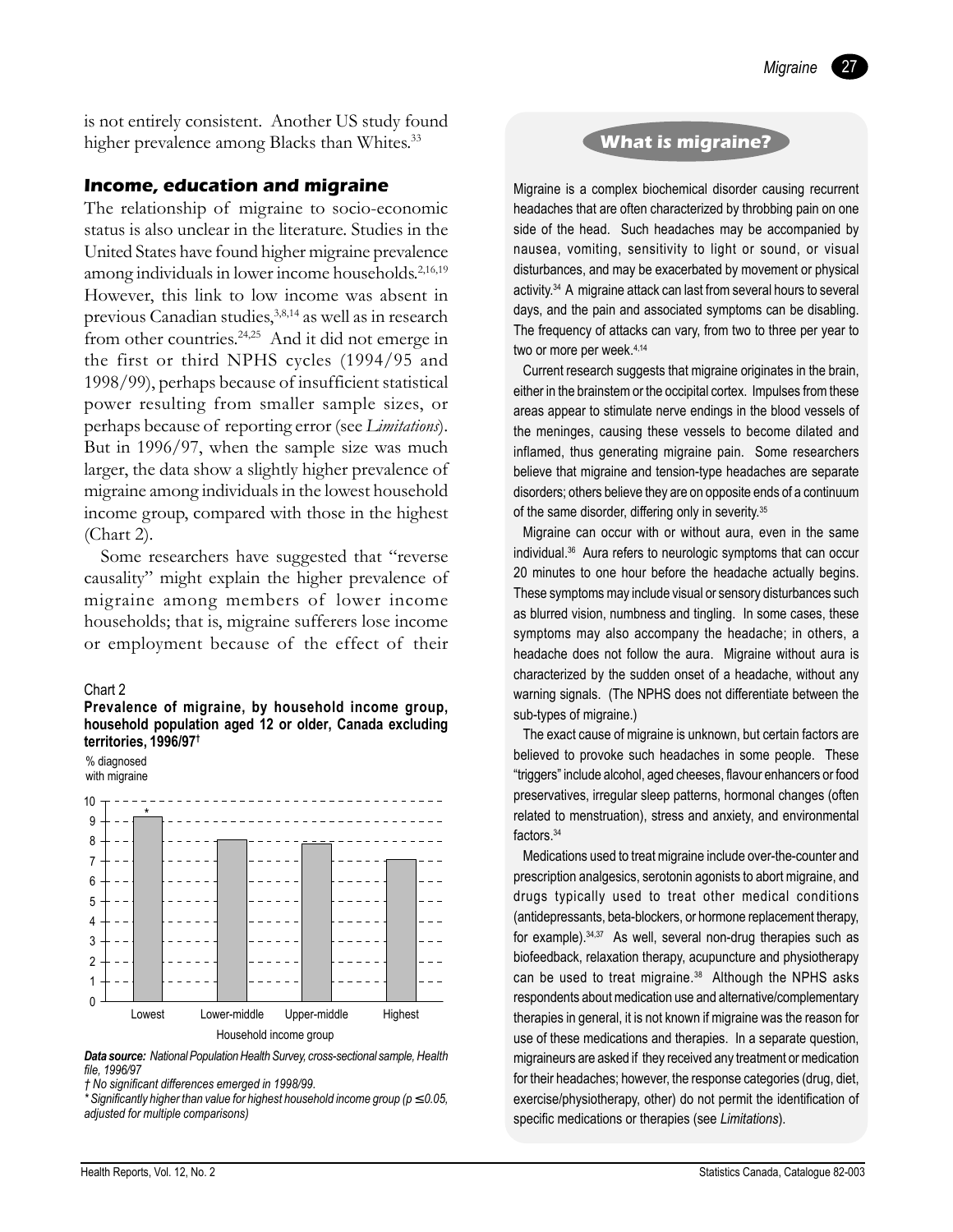

condition.7,16,35,39,40 To explore this possibility, data on changes in income were examined using the NPHS longitudinal file. Among people aged 16 or older who lived in households where employment was the main source of income, the proportions of migraineurs and non-migraineurs who experienced a decline in household income between cycles 1 and 3 did not differ significantly. However, the time period for comparison is brief and data on personal income were not available, which may explain the lack of an association between a decline in income and a diagnosis of migraine.

Previous Canadian studies have found that migraineurs tend to have a higher level of education than non-migraineurs.<sup>3,8</sup> NPHS data relating education to migraine are partially consistent with this earlier research. Although the differences were not statistically significant in 1998/99, data from cycles 1 and 2 reveal a higher prevalence of diagnosed migraine among people with at least some postsecondary education, compared with those who had attained only secondary graduation or less (Appendix Table A). This finding is curious, considering the inverse relationship between income and migraine prevalence noted above. In the United States, migraine prevalence (based both on symptoms and self-reported diagnosis) has been found to be inversely related to educational level.<sup>33</sup>

# **Links to smoking, depression**

According to the 1998/99 NPHS, the prevalence of migraine was higher among current or former daily smokers, compared with occasional or former occasional smokers, or individuals who had never smoked (Table 1). This is consistent with previous research showing smoking to be associated with migraine.<sup>33,41</sup>

Migraine prevalence in 1998/99 was slightly lower among individuals who reported having one alcoholic drink at least once per month than among those who drank less frequently, or who were former drinkers or abstainers. It may be that migraine sufferers tend to avoid alcohol because it can trigger an episode. Some research indicates no association between migraine and alcohol use or abuse,  $33,42$  although in one study, people suffering from migraine with aura had increased odds of either alcohol dependence or abuse, or illicit drug dependence or abuse.<sup>41</sup>

The prevalence of migraine was nearly three times as high among people who reported suffering from depression at some point during the 12 months before the interview as among those who did not: 20% compared with 7%. Other studies, too, have reported associations between migraine and depression, mood and anxiety disorders.41-44

# **Fair, poor health ratings**

Reflecting increases in the prevalence of chronic diseases and other disorders that accompany aging, the level of self-rated health tends to decline with age in the general population.<sup>45</sup> Despite the relatively young age of migraineurs, however, higher proportions rated their health as fair or poor when compared with non-migraineurs in 1998/99 (Chart 3). Conversely, non-migraineurs were significantly more likely to rate their health as good, very good, or excellent.

Chart 3

**Self-rated health of migraineurs and non-migraineurs, household population aged 12 or older, Canada excluding territories, 1998/99**



*Data source: National Population Health Survey, cross-sectional sample, Health file,1998/99*

*Notes: Chi-squared test used 500 bootstrap weights and included the Rao-Scott second-order correction46 to account for the complex survey design. Chi-squared = 48.21, df = 1, p*  $\leq$  *0.001.*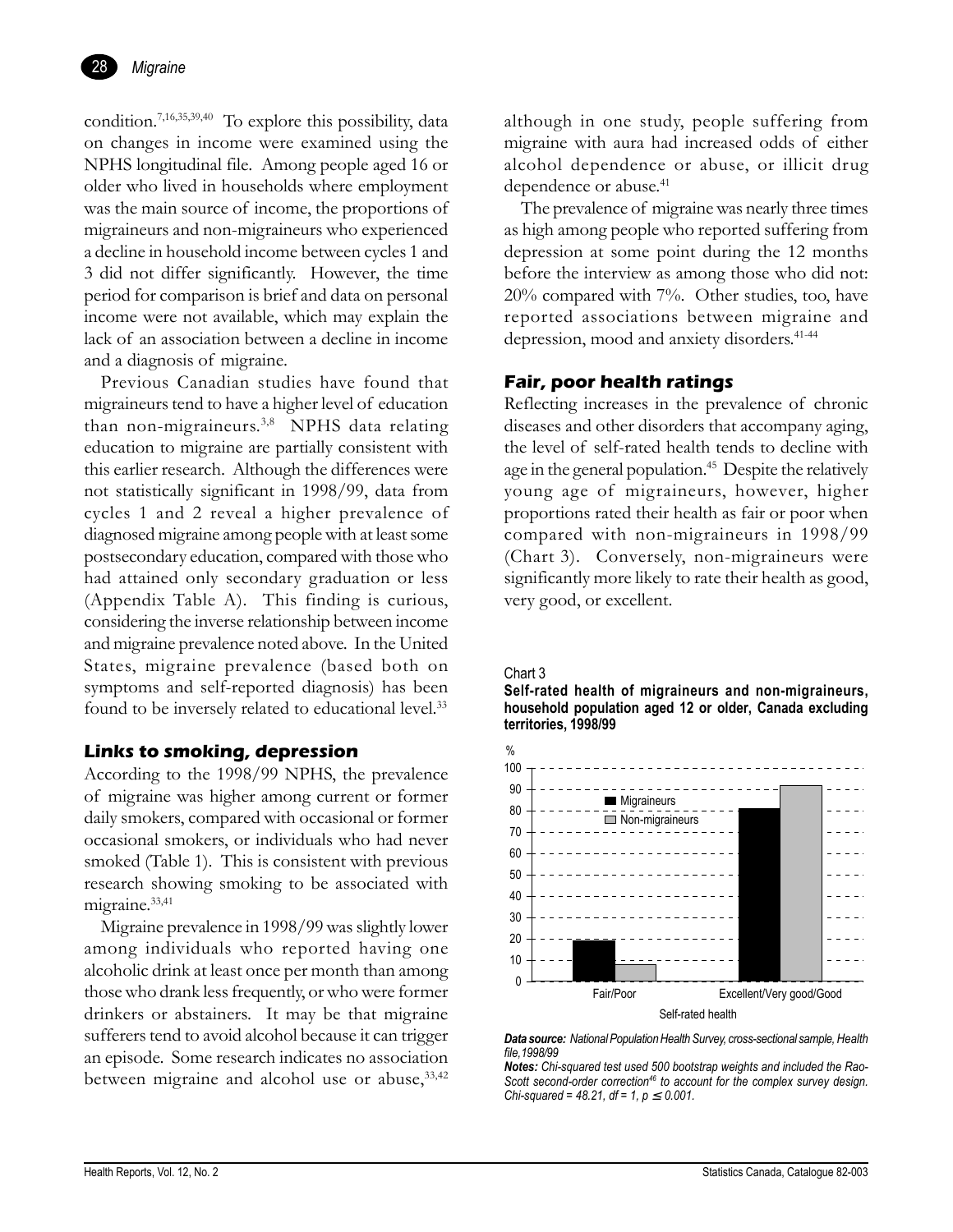# **Many migraineurs do not receive treatment**

Although migraine is not curable, episodes can usually be managed with medication and/or nondrug therapies (see *What is migraine?* ). However, previous studies have shown that many migraine sufferers do not seek medical care.<sup>1,5,15</sup> NPHS data indicate that a growing proportion of migraine sufferers reported receiving treatment. In 1998/99, 56% of diagnosed migraineurs received treatmenta statistically significant increase from 48% in 1996/97 ( $p \leq 0.001$ ; data not shown). Greater awareness of the disorder and recent advancements in medications may account for this rise.

NPHS data suggest that treatment for migraine is somewhat sporadic. Among respondents who reported migraine in both 1996/97 (cycle 2) and 1998/99 (cycle 3), one-third (33%) of those not receiving treatment in cycle 2 reported receiving it in cycle 3—principally medications. In contrast, one-

### **Limitations**

National Population Health Survey (NPHS) data are self- or proxyreported, and the degree to which they are inaccurate because of reporting error is unknown. There was no independent source to confirm diagnosis of migraine or other health problems. Determination of migraine for the NPHS is based on a self-report of clinical diagnosis (see *Defining migraine in the NPHS*), not on questions about symptoms of migraine, as contained in the International Headache Society criteria used in most recent analytical studies.<sup>47</sup> Because many migraineurs do not seek medical attention, 1,15,22 and many of those who do remain undiagnosed, 12,15 it is likely that the NPHS underestimates migraine prevalence. Thus, caution is advised when comparing estimates of migraine prevalence based on NPHS data with those from other population surveys.

Characteristics of diagnosed migraineurs (as in the NPHS) may differ from those of non-diagnosed migraineurs. For example, a US study showed that female migraineurs and migraineurs in higher income households were more likely than male or low-income migraineurs to have obtained a medical diagnosis.18 If this relationship also exists in Canada, the NPHS data would underestimate migraine prevalence in lower income households relative to higher income households, and for men relative to women.

The NPHS is a general health survey; it was not designed to collect detailed information about migraine sufferers. For example, respondents are not asked to identify sub-types of migraine (with or without aura), or to report the frequency or duration of attacks. As well, an individual's migraine history before the first survey cycle is unknown; therefore, it was assumed that those who did not report diagnosed migraine in 1994/95 did not have migraine before then. It is also not known if respondents with migraine are indicating whether they have ever had migraine, or whether they have recently experienced it. Finally, because the NPHS questions on migraine cover only individuals aged 12 or older, the prevalence and incidence of migraine among children cannot be determined.

Although the NPHS collects self-reported data on overnight hospital stays and consultations with medical professionals, the reasons for these contacts with the health care system are not known. Data on outpatient treatment and visits to emergency departments are not available.

A period of longer than four years would be preferable to examine incidence rates and the temporal relationship between risk factors and the subsequent onset of migraine. This will be possible with future cycles of longitudinal data.

Information on individual income is not available for all three cycles, thus household income was used to investigate the relationship between migraine prevalence and income. It is not possible to determine what proportion of income migraineurs who live with others contribute to the total household income.

In cycles 2 and 3, respondents who indicated that they had received a clinical diagnosis of migraine were asked if they received any treatment or medication for it, and whether the treatment consisted of drugs, diet, exercise/physiotherapy (cycle 3 only), or other. It is not known how respondents interpreted the word "treatment." It could be understood to mean only treatment prescribed or recommended by a physician, or it could be interpreted as including self-treatment such as non-prescription drugs or alternate therapies. Respondents are also asked about specific medications they are taking. Migraine medications per se are not included in the list, although some medications that can be used to treat migraine (pain killers and codeine, for example) are included.

Although there is evidence for associations of migraine with epilepsy,<sup>48,49</sup> and head trauma,<sup>50</sup> the numbers of people reporting epilepsy or head injury in the NPHS sample were too small to produce reliable estimates. Consequently, these disorders were not included in the multivariate model. A separate multivariate analysis was run including oral contraceptive use among women aged 12 to 49; however, no significant association was found.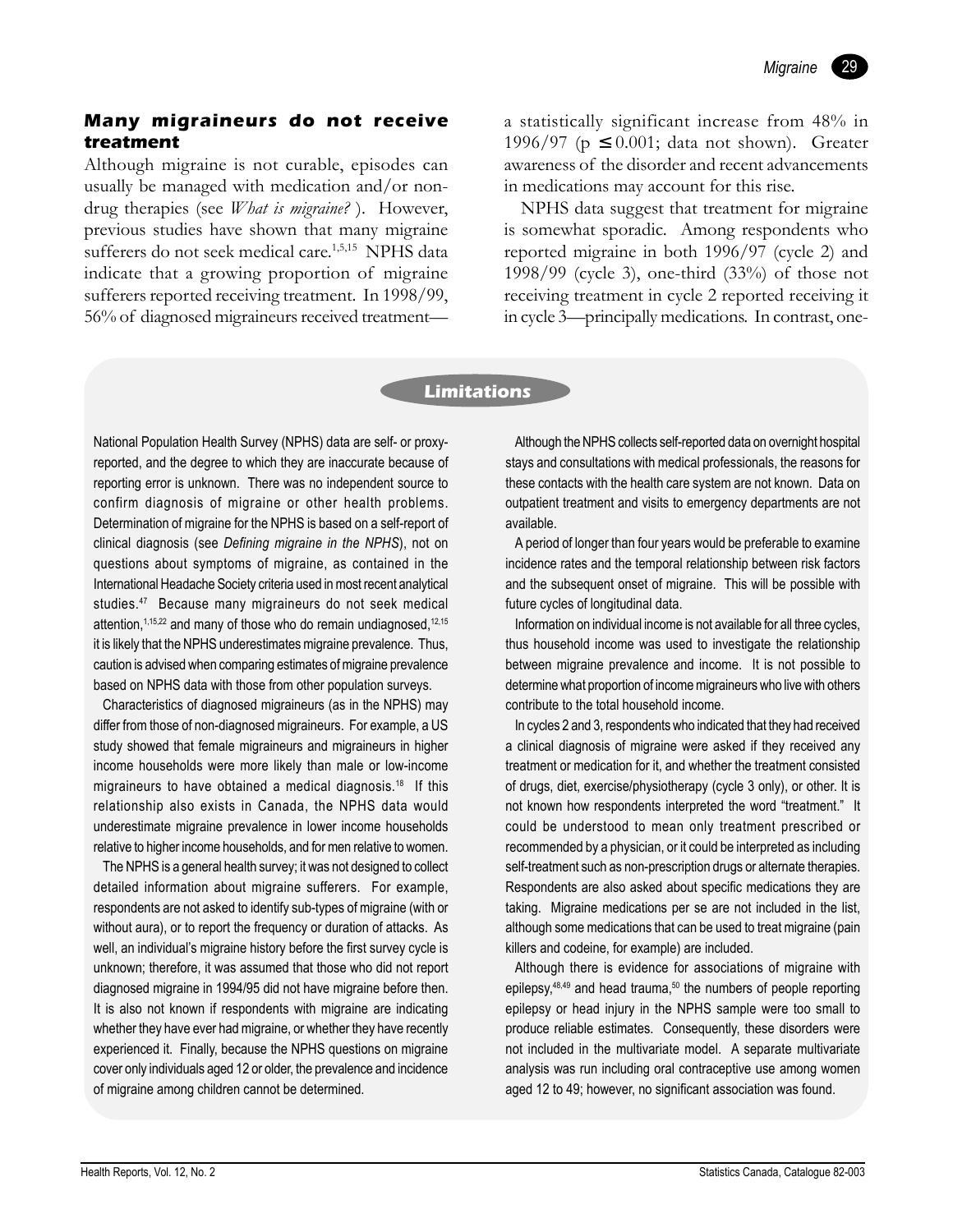

quarter (25%) of migraineurs who received treatment in cycle 2 did not in cycle 3. These findings may reflect the intermittent pattern of migraine episodes, or perhaps the inadequacy, undesirable side effects, or expense of treatment.

# **Health status and medication use**

Reports of activity restriction, pain, and use of medications were more common among individuals with diagnosed migraine than those without (Table 2; Appendix Table B). However, it is not possible to determine if these differences were actually caused by migraine. In 1998/99, migraineurs were more likely than non-migraineurs to report activity restrictions (26% versus 13%), although only a small proportion of people with activity limitation (0.5%; data not shown) indicated that the primary reason for their activity restrictions was migraine. Higher proportions of migraineurs reported that, during the two weeks before their NPHS interview, they had stayed in bed or cut down on their activities because of illness or injury. Migraine sufferers also reported a higher average number of disability days (1.8) for that two-week period than did individuals without migraine  $(0.8)$ .

Although most people reported that they were usually free of pain or discomfort, this was the case for a substantially smaller percentage of migraineurs

#### Table 2

**Selected health indicators and medication use, migraineurs and non-migraineurs, household population aged 12 or older, Canada excluding territories, 1998/99**

|                                                                                                                 | <b>Migraineurs</b>                | Non-<br>migraineurs |
|-----------------------------------------------------------------------------------------------------------------|-----------------------------------|---------------------|
|                                                                                                                 |                                   |                     |
| Activity restriction (%)                                                                                        | $25.5***$                         | 12.9                |
| Usually free of pain or discomfort (%)                                                                          | 72.6**                            | 87.4                |
| In last two weeks:<br>Cut down on activities (%)<br>Stayed in bed (%)<br>Mean number of disability days         | $22.8**$<br>$13.9**$<br>$1.8***$  | 10.5<br>5.6<br>0.8  |
| In last month, used:<br>Pain relievers (%)<br>Codeine/Demerol <sup>®</sup> /morphine (%)<br>Antidepressants (%) | $83.8**$<br>$15.8***$<br>$10.3**$ | 63.2<br>3.9<br>36   |

*Data source: National Population Health Survey, cross-sectional sample, Health file, 1998/99*

*\*\* Significantly different from value for non-migraineurs (p* ≤ *0.01)*

than non-migraineurs. In the month before their NPHS interview, migraineurs were also more likely than non-migraineurs to have used pain relievers, codeine, Demerol® or morphine, and antidepressants.

### **Heavy users of health care**

Although migraineurs appear to receive treatment for migraine only sporadically, they are relatively heavy users of health care (Table 3; Appendix Table C). In 1998/99, they were more likely than non-migraineurs to have had seven or more consultations with a health care professional in the 12 months before their NPHS interview. The same pattern was observed in the two previous survey cycles. Yet in 1998/99, a significantly higher proportion of migraineurs (26%) than nonmigraineurs (22%) indicated a preference for selfcare over reliance on physicians.

A higher percentage of migraineurs than nonmigraineurs spent at least one night in hospital during the 12 months before their interview. Although migraine does not generally require hospitalization, severe episodes can result in a hospital stay. (The reason for hospitalization is not available from the NPHS.) According to hospital records for 1997/98, close to 10,000 (9,895) hospital

#### Table 3

**Health care use and attitudes of migraineurs and nonmigraineurs, household population aged 12 or older, Canada excluding territories, 1998/99**

|                                                                                        | <b>Migraineurs</b> | Non-migraineurs |
|----------------------------------------------------------------------------------------|--------------------|-----------------|
|                                                                                        | %                  | %               |
| Seven or more consultations<br>with health care professionals<br>in previous 12 months | $32.9**$           | 15.6            |
| Hospital stay in previous<br>12 months <sup><math>†</math></sup>                       | $97**$             | 6.1             |
| Needed, but did not receive,<br>care for physical problem in<br>previous 12 months     | $10.5***$          | 4.0             |
| Prefer self-care over<br>reliance on doctor#                                           | 25.6**             | 21.8            |

*Data source: National Population Health Survey, cross-sectional sample, Health file, 1998/99*

*Ü Excludes women with a child younger than 1, as these women would likely have stayed overnight in a hospital.*

*á Population aged 18 or older*

*\*\* Significantly higher than value for non-migraineurs (p* ≤ *0.01)*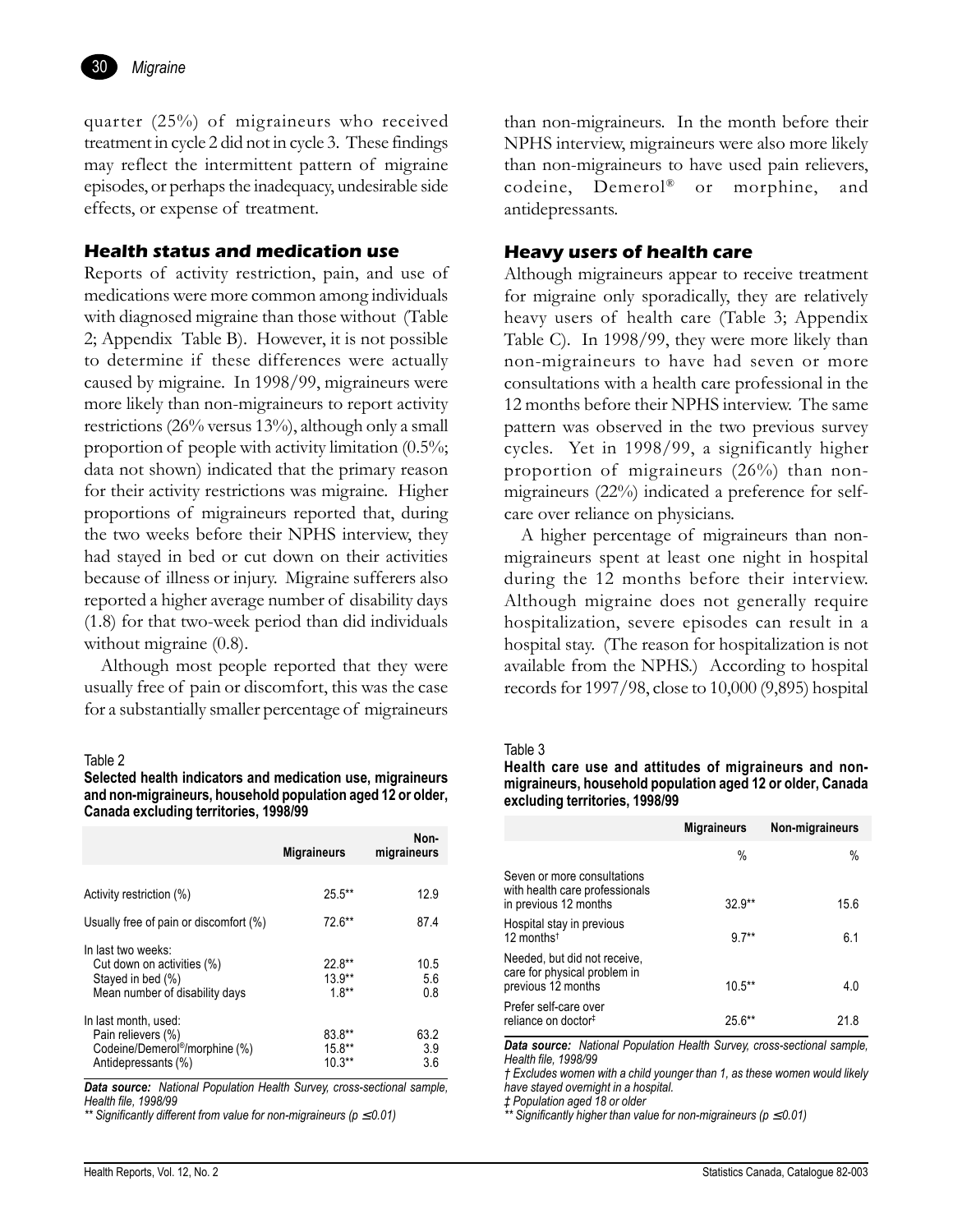discharge summaries for a stay of one or more days included a diagnosis of migraine.

Although they consult medical professionals and are hospitalized more frequently than nonmigraineurs, a higher proportion of migraineurs reported that they felt they needed, but did not receive, medical care for a physical problem in the previous 12 months (10% compared with 4%).

# **Other chronic conditions**

The heavy use of health care by migraine sufferers may partly reflect the presence of additional illnesses (Table 4; Appendix Table D). Nearly 3 of every 10 female migraineurs and 2 of every 10 of their male counterparts reported that they had other chronic conditions. The prevalence of food allergies, other allergies, arthritis or rheumatism, back problems other than arthritis, sinusitis, and stomach or intestinal ulcers was significantly higher among both male and female migraineurs than among nonmigraineurs. It is possible that respondents may confuse avoidance of certain foods that trigger migraine episodes with actual food allergies. As well, it is possible that pain medications, if taken frequently by migraineurs, could contribute to the higher prevalence of stomach ulcers among migraineurs. In women, the prevalence of asthma and chronic bronchitis or emphysema was significantly higher among migraineurs compared with non-migraineurs. Consistent with these findings, the 1990 Ontario Health Survey showed significantly higher rates of hay fever/other allergies, arthritis/rheumatism, skin allergies/skin diseases, and back pain in migraineurs.<sup>3</sup> Finally, the prevalence of a major depressive episode was higher among migraineurs of both sexes. This finding corroborates earlier studies showing a higher risk of major depression in people with migraine.41-44,51

Given that migraineurs may have other chronic conditions that could require frequent medical consultations, it is possible that they would have more opportunity to mention their headaches, and to be diagnosed as having migraine.

# **Is migraine becoming more common?**

Reports from other countries suggest an increase in the prevalence and incidence of migraine.52-55 In

### Table 4

**Selected health problems of migraineurs and non-migraineurs, by sex, household population aged 12 or older, Canada excluding territories, 1998/99**

|                                                           | <b>Migraineurs</b>                 | Non-migraineurs          |
|-----------------------------------------------------------|------------------------------------|--------------------------|
|                                                           | $\frac{9}{6}$                      | $\frac{0}{0}$            |
| <b>Chronic conditions</b><br><b>Food allergies</b>        |                                    |                          |
| Females<br>Males                                          | $15.1***$<br>$10.4^{**}$           | 7.2<br>5.2               |
| <b>Other allergies</b><br>Females<br>Males                | 42.7**<br>$28.4*$                  | 25.4<br>20.2             |
| Asthma<br>Females<br>Males                                | $16.5***$<br>$9.4^+$               | 7.9<br>7.2               |
| <b>Arthritis or rheumatism</b><br>Females<br>Males        | $22.7**$<br>$16.5*$                | $18.7^{\dagger}$<br>11.0 |
| Back problems excluding arthritis<br>Females<br>Males     | $25.2***$<br>$25.9**$              | 13.2<br>12.5             |
| <b>High blood pressure</b><br>Females<br>Males            | 10.5<br>10.9 <sup>†</sup>          | 13.0<br>9.0              |
| Chronic bronchitis or emphysema<br>Females<br>Males       | $5.1***$                           | 2.6<br>2.1               |
| Sinusitis<br>Females<br>Males                             | $12.6***$<br>$10.8$ <sup>†**</sup> | 5.7<br>3.6               |
| Stomach or intestinal ulcers<br>Females<br>Males          | $6.5***$<br>$6.0^{**}$             | 2.6<br>2.5               |
| Three or more chronic conditions<br>(other than migraine) |                                    |                          |
| Females<br>Males                                          | $26.7***$<br>$18.7**$              | 13.7<br>8.5              |
| Major depressive episdoe<br>Females<br>Males              | $13.0**$<br>$6.8^{+*}$             | 4.9<br>2.9               |

*Data source: National Population Health Survey, cross-sectional sample, Health file, 1998/99*

*Ü Coefficient of variation between 16.6% and 25.0%*

*á Coefficient of variation between 25.1% and 33.3%*

*-- Coefficient of variation greater than 33.3%*

*\* Significantly higher than value for non-migraineurs (p* ≤ *0.05)*

*\*\* Significantly higher than value for non-migraineurs (p* ≤ *0.01)*

Canada, a comparison of migraine prevalence in 1978/79 with that in 1998/99 indicates a significant rise in the disorder among women aged 45 to 64.<sup>45</sup>

Over a much shorter period, NPHS crosssectional data from 1994/95 (cycle 1) and 1998/99 (cycle 3) indicate that the estimated prevalence of diagnosed migraine among women aged 25 to 54 $$ the peak age for this disorder—rose from  $13%$  to 15% (Table 5). In contrast, among younger males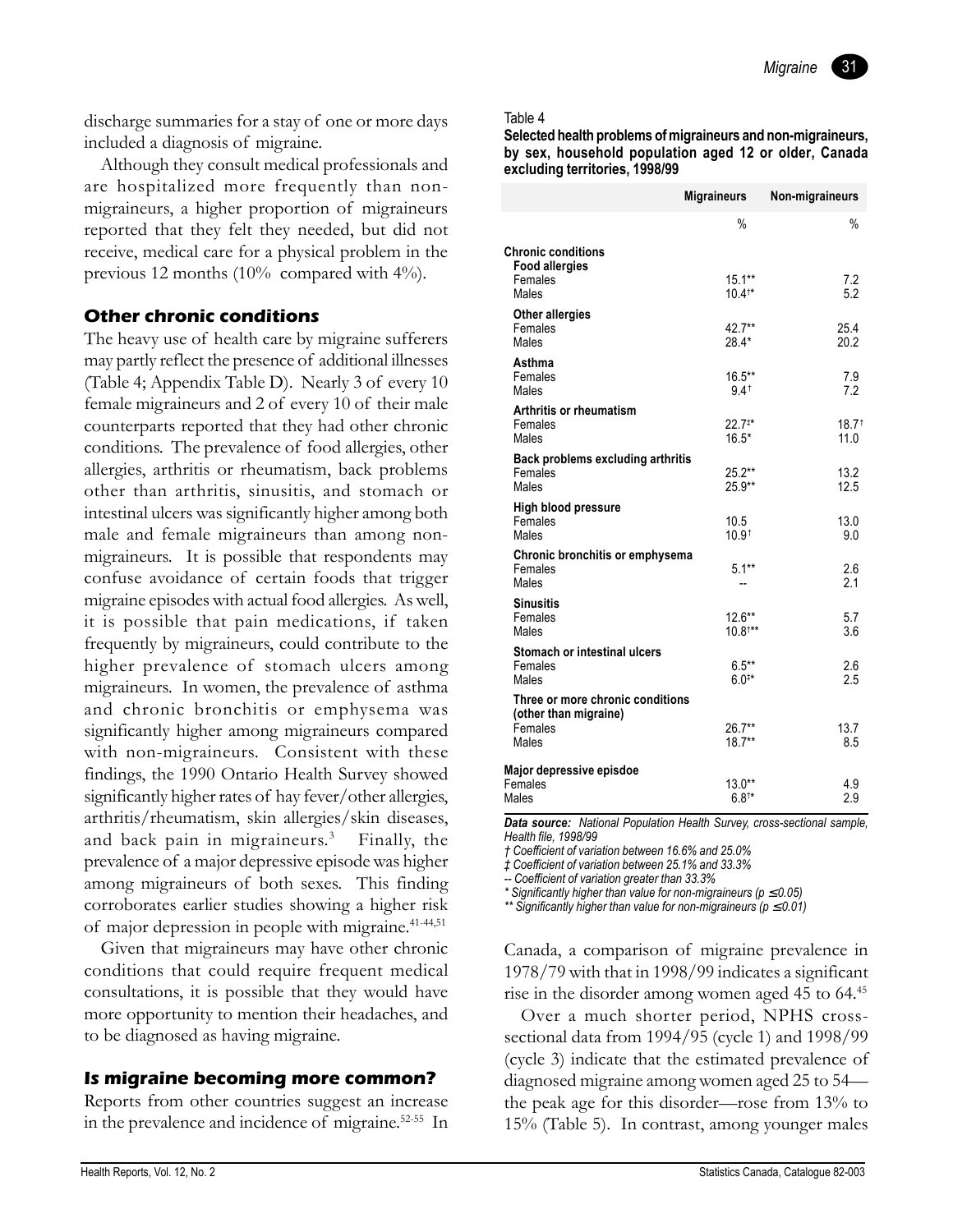

### Table 5

**Prevalence of migraine, household population aged 12 or older, by sex and age group, Canada excluding territories, 1994/95 and 1998/99**

|                                                         | 1994/95                    | 1998/99                              |
|---------------------------------------------------------|----------------------------|--------------------------------------|
|                                                         | %                          | %                                    |
| <b>Females</b><br>12-24<br>25-54<br>$55+$<br>All ages   | 7.4<br>12.8<br>6.6<br>10.1 | 8.3<br>$14.8***$<br>8.1<br>$11.7***$ |
| <b>Males</b><br>$12 - 24$<br>25-54<br>$55+$<br>All ages | 5.3<br>4.5<br>2.8<br>4.3   | $3.0^{+**}$<br>4.9<br>$2.1^+$<br>3.8 |

*Data source: National Population Health Survey, cross-sectional samples, Health file, 1994/95 and 1998/99*

*Ü Coefficient of variation between 16.6% and 25.5%*

*\*\* Statistically different from value for 1994/95 (p* ≤ *0.01)*

(aged 12 to 24), migraine prevalence fell from 5% to 3% between the first and third cycles.

Greater awareness among both patients and doctors could be partly responsible for the increase in diagnosed migraine. It is also possible that the availability and awareness of new medication and treatment options may have prompted some individuals who were previously undiagnosed to consult physicians. While increases in diagnosed migraine among women may also reflect a true increase of the disorder, the decrease among 12- to 24-year-old males remains unexplained.

# **Higher incidence among females**

According to NPHS longitudinal data for 1994/95 through 1998/99, the estimated four-year cumulative incidence of newly diagnosed migraine among people aged 12 or older was 3.8 cases per 100 individuals. The incidence rate for women was significantly higher than that for men: 5.7 per 100, compared with 1.9 (data not shown).

These findings strongly suggest that females are at higher risk of migraine than males. However, as the NPHS questions on migraine cover only individuals aged 12 or older, the data may slightly underestimate the incidence in males. A populationbased survey of adolescents and young adults in the

United States found that migraine incidence for males peaked before age 12, compared with 12 or older for females.56 Similarly, another study found the age of migraine diagnosis peaked at 10 to 14 for males, compared with 20 to 24 for females.<sup>53</sup>

# **Who is at risk?**

To gain a better understanding of who is at risk of developing migraine, it is useful to compare the baseline morbidity and socio-demographic characteristics of people who reported a new diagnosis of migraine in 1996/97 or 1998/99 with those of individuals who did not. Chronic conditions that were associated with migraine in the bivariate analysis and factors reported in the literature were included in the multivariate analyses. Previously reported chronic conditions included food allergies<sup>57</sup> and depression.<sup>41-44,51</sup>

To control for the possibility that people who see a physician frequently have greater opportunity to have their migraine diagnosed, the variables representing the number of medical consultations and general health status were included in the model. Smoking status and alcohol consumption were also included.

As expected from the patterns of migraine prevalence and incidence, females had higher odds of developing migraine than males, as did individuals in the age groups 12 to 24 and 25 to 54 (Table 6). Even when controlling for the effects of general level of health, frequency of medical consultations, and selected factors related to migraine, the odds of being diagnosed with migraine were higher for women with previously diagnosed chronic bronchitis/emphysema, compared with women without these conditions. The higher odds for new migraine among people with chronic bronchitis or emphysema remain significant even when accounting for smoking. Migraine has been previously associated with respiratory diseases such as bronchitis and asthma,58-61 suggesting a biological link or shared risk factors.

The odds of a new diagnosis of migraine were also higher among women with sinusitis. Since sinusitis can cause headaches, it is possible that these higher odds among women who had already been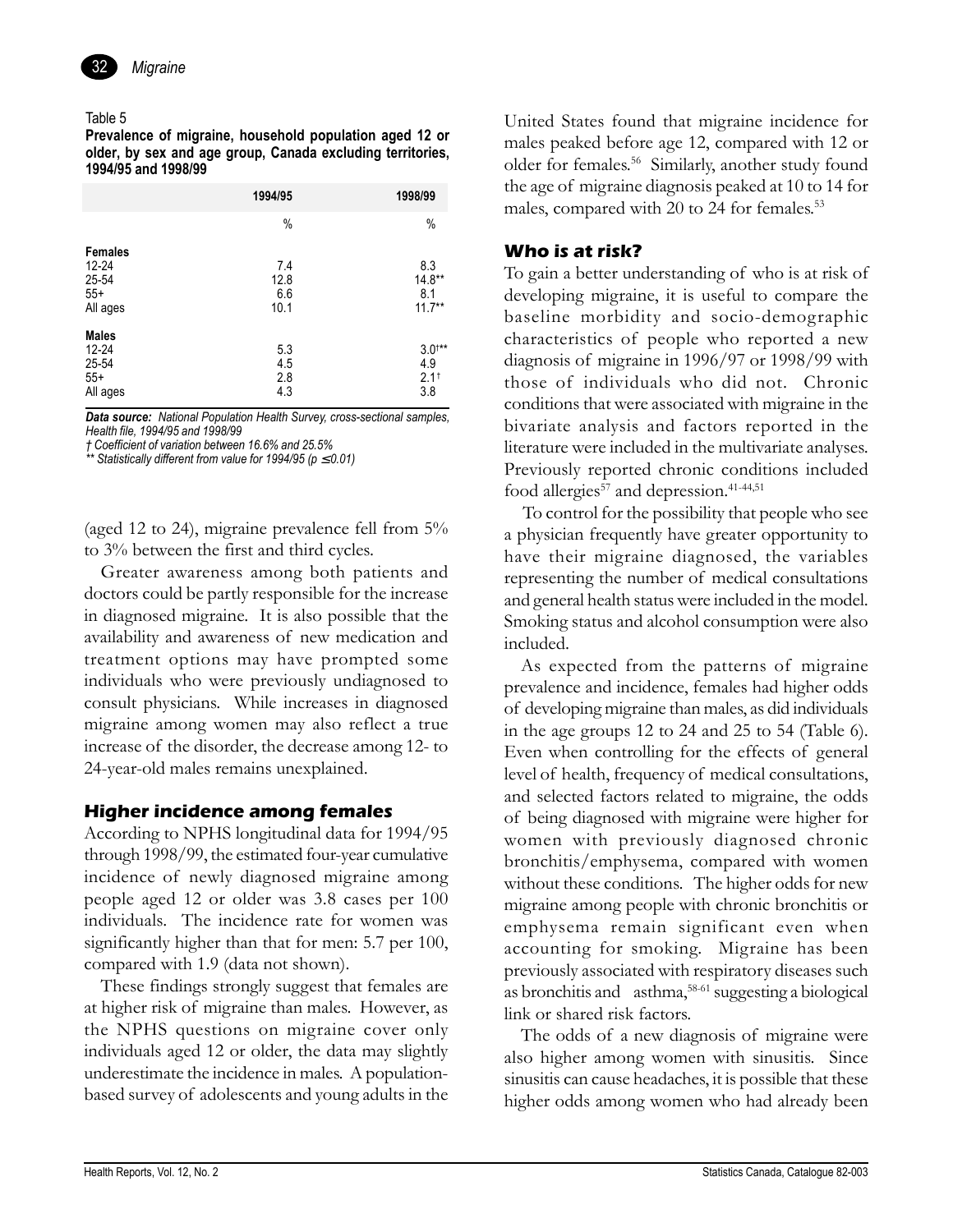#### Table 6

Adjusted odds ratios for migraine in 1996/97 or 1998/99, by selected characteristics in 1994/95, household population aged 12 or older,<sup>†</sup> Canada excluding territories

|                                                        |               | <b>Females</b>                                            |                          | <b>Males</b>                  | <b>Both sexes</b>    |                               |
|--------------------------------------------------------|---------------|-----------------------------------------------------------|--------------------------|-------------------------------|----------------------|-------------------------------|
| <b>Characteristics in 1994/95</b>                      | Odds<br>ratio | 95%<br>confidence<br>interval                             | Odds<br>ratio            | 95%<br>confidence<br>interval | <b>Odds</b><br>ratio | 95%<br>confidence<br>interval |
| Sex                                                    |               |                                                           |                          |                               |                      |                               |
| Female                                                 | $\cdots$      | $\sim$ 100 $\mu$                                          | $\sim$                   | $\sim$ $\sim$                 | $3.0**$              | 2.1, 4.1                      |
| Male                                                   | $\ldots$      | $\cdots$                                                  | $\cdots$                 | $\ldots$                      | 1.0                  | $\sim$                        |
| Age group<br>$12 - 24$                                 | $5.0**$       | 2.5, 10.2                                                 | 2.3                      | 0.8, 6.8                      | $4.5***$             | 2.5, 8.2                      |
| 25-54                                                  | $2.9**$       | 1.6, 5.5                                                  | $2.8*$                   | 1.2, 6.7                      | $3.1***$             | 1.8, 5.2                      |
| $55 + ^{+}$                                            | 1.0           | $\sim 100$                                                | 1.0                      | $\sim 100$                    | 1.0                  | $\sim 100$ km s $^{-1}$       |
| Race                                                   |               |                                                           |                          |                               |                      |                               |
| White <sup>#</sup>                                     | 1.0           |                                                           | 1.0                      | $\cdots$                      | 1.0                  | $\sim$ $\sim$                 |
| Non-White<br>Household income group                    | 0.7           | 0.3, 1.6                                                  | 1.3                      | 0.4, 3.7                      | 0.8                  | 0.5, 1.5                      |
| Low                                                    | 1.3           | 0.9, 2.0                                                  | 1.6                      | 0.8, 3.5                      | 1.4                  | 1.0, 2.0                      |
| High <sup>‡</sup>                                      | 1.0           | $\sim$ 100 $\sim$                                         | 1.0                      | $\sim 100$ km s $^{-1}$       | 1.0                  | $\sim 100$ km s $^{-1}$       |
| Major depressive episode                               |               |                                                           |                          |                               |                      |                               |
| Yes                                                    | 1.5           | 0.8, 2.7                                                  | 1.7                      | 0.6, 4.5                      | 1.5                  | 0.9, 2.4                      |
| No‡<br><b>Food allergies</b>                           | 1.0           | $\sim 1000$ km s $^{-1}$                                  | 1.0                      | $\sim 100$ km s $^{-1}$       | 1.0                  | $\sim 100$ km s $^{-1}$       |
| Yes                                                    | 0.9           | 0.4, 2.1                                                  | 1.5                      | 0.2, 14.9                     | 1.0                  | 0.5, 2.0                      |
| No <sup>‡</sup>                                        | 1.0           | $\sim 100$ km s $^{-1}$                                   | 1.0                      | $\sim 100$ km $^{-1}$         | 1.0                  | $\sim 100$                    |
| Other allergies                                        |               |                                                           |                          |                               |                      |                               |
| Yes                                                    | 0.9           | 0.5, 1.5                                                  | 0.5                      | 0.3, 1.2                      | 0.8                  | 0.5, 1.2                      |
| No <sup>‡</sup><br>Asthma                              | 1.0           | $\sim 1000$ km $^{-1}$                                    | 1.0                      | $\sim 100$                    | 1.0                  | $\sim 100$ $\mu$              |
| Yes                                                    | 0.9           | 0.3, 2.3                                                  | $\sim$                   | $\overline{\phantom{a}}$      | 0.8                  | 0.3, 1.7                      |
| No <sup>†</sup>                                        | 1.0           | $\mathcal{L}^{\text{max}}$ and $\mathcal{L}^{\text{max}}$ | 1.0                      | $\sim$ . $\sim$               | 1.0                  | <b>Contractor</b>             |
| Arthritis or rheumatism                                |               |                                                           |                          |                               |                      |                               |
| Yes                                                    | 0.9           | 0.5, 1.5                                                  | $2.7*$                   | 1.2, 6.1                      | 1.2                  | 0.7, 1.9                      |
| No <sup>‡</sup>                                        | 1.0           | $\sim 100$ km s $^{-1}$                                   | 1.0                      | <b>Contractor</b>             | 1.0                  | $\sim 100$ km s $^{-1}$       |
| Back problems, excluding arthritis<br>Yes              | 1.6           | 1.0, 2.7                                                  | 1.4                      | 0.6, 3.2                      | $1.6*$               | 1.0, 2.4                      |
| No <sup>‡</sup>                                        | 1.0           | <b>Contractor</b>                                         | 1.0                      | $\sim 100$                    | 1.0                  | $\sim 100$ m $^{-1}$          |
| <b>Bronchitis or emphysema</b>                         |               |                                                           |                          |                               |                      |                               |
| Yes                                                    | $2.4*$        | 1.1, 5.1                                                  |                          | $\overline{\phantom{a}}$      | $2.2*$               | 1.1, 4.3                      |
| No <sup>‡</sup><br><b>Sinusitis</b>                    | 1.0           | $\sim$ $\sim$                                             | 1.0                      | $\cdots$                      | 1.0                  | $\sim 100$ km $^{-1}$         |
| Yes                                                    | $2.2*$        | 1.1, 4.2                                                  | $\overline{\phantom{a}}$ | $\overline{\phantom{a}}$      | $1.9*$               | 1.0, 3.5                      |
| No <sup>‡</sup>                                        | 1.0           | <b>Contractor</b>                                         | 1.0                      | $\sim$                        | 1.0                  | $\sim 100$ km s $^{-1}$       |
| Stomach or intestinal ulcers                           |               |                                                           |                          |                               |                      |                               |
| Yes                                                    | 1.2           | 0.5, 2.6                                                  | 2.6                      | 0.7, 9.6                      | 1.5                  | 0.8, 2.8                      |
| No <sup>‡</sup><br>Seven or more medical consultations | 1.0           | $\sim 100$                                                | 1.0                      | $\sim 100$ km s $^{-1}$       | 1.0                  | $\sim 100$ km $^{-1}$         |
| Yes                                                    | 1.1           | 0.6, 1.7                                                  | 0.8                      | 0.3, 1.9                      | 1.0                  | 0.7, 1.6                      |
| No <sup>‡</sup>                                        | 1.0           | $\sim 100$ km $^{-1}$                                     | 1.0                      | <b>Contractor</b>             | 1.0                  | $\sim 100$ km $^{-1}$         |
| Self-rated health                                      |               |                                                           |                          |                               |                      |                               |
| Excellent, very good or good                           | 0.6           | 0.4, 1.0                                                  | 0.8                      | 0.3, 1.9                      | $0.6*$               | 0.4, 1.0                      |
| Fair or poor <sup>#</sup>                              | 1.0           | <b>Contract Contract</b>                                  | 1.0                      | <b>Contractor</b>             | 1.0                  | $\sim 100$                    |
| Ever a daily smoker<br>Yes                             | 1.1           | 0.7, 1.6                                                  | 1.2                      | 0.6, 2.5                      | 1.2                  | 0.8, 1.6                      |
| No <sup>‡</sup>                                        | 1.0           | $\sim 100$ km $^{-1}$                                     | 1.0                      | $\sim 100$ mass $^{-1}$       | 1.0                  | $\sim 100$ km $^{-1}$         |
| Type of drinker                                        |               |                                                           |                          |                               |                      |                               |
| Regular                                                | 0.8           | 0.5, 1.1                                                  | 0.9                      | 0.4, 1.9                      | 0.8                  | 0.6, 1.1                      |
| Occasional, former or abstainer <sup>#</sup>           | 1.0           | $\ldots$                                                  | 1.0                      | $\sim$                        | 1.0                  | $\ldots$                      |

Data source: National Population Health Survey, longitudinal sample, Health file, 1998/99

**Note:** Because of rounding, some confidence intervals with 1.0 as the lower or upper limit were significant.<br>† Individuals without reports of migraine in 1994/95

*f Reference category, for which odds ratio is always 1.0*<br> *\**  $p \le 0.05$ <br>
\*\*  $p \le 0.05$ 

... Not applicable

-- Excluded from the multivariate analysis because the sample count was too low and caused instability in the regression model.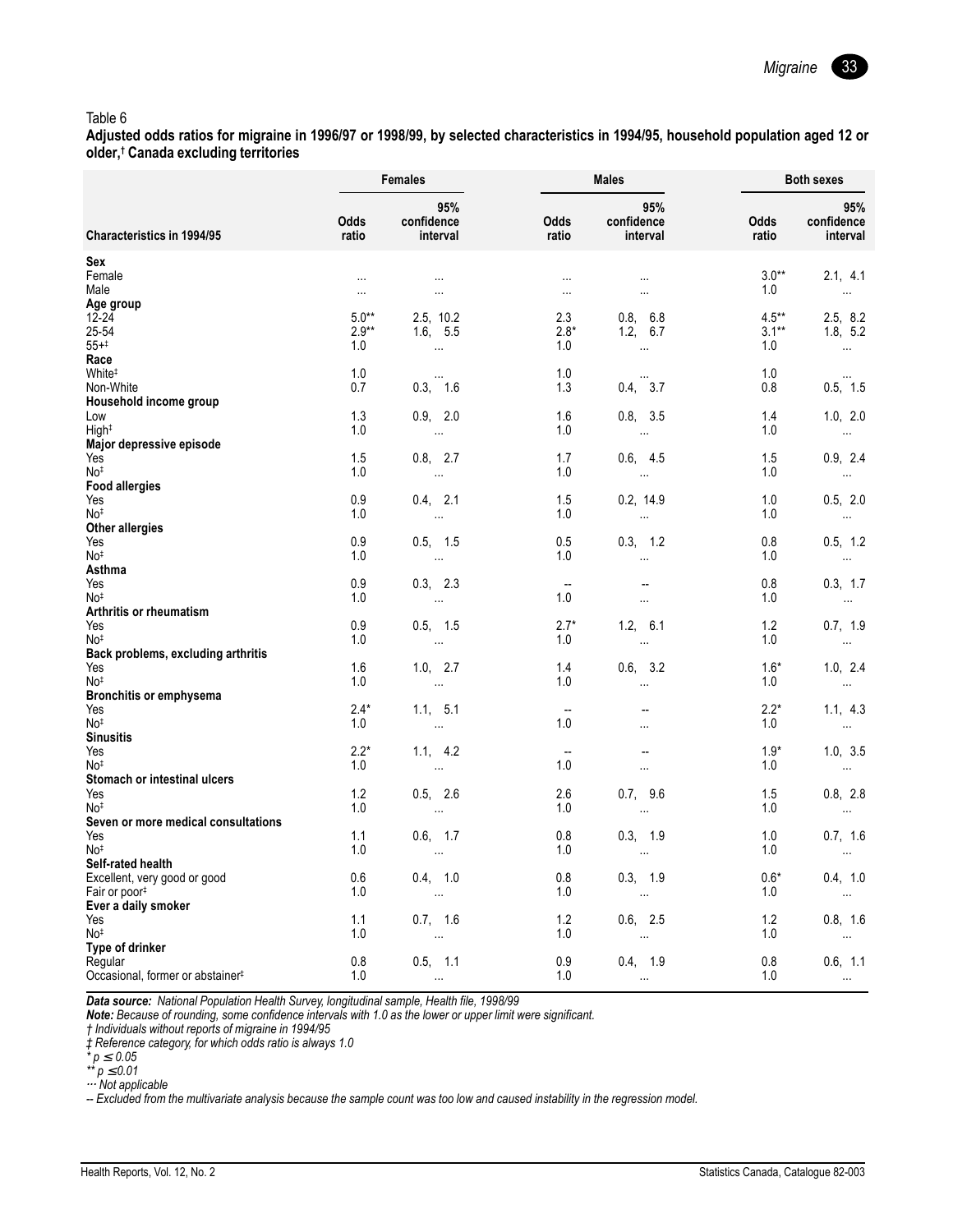

diagnosed with sinusitis could reflect the difficulty in initially distinguishing the two conditions.

Among males, incident migraine was associated with previously diagnosed arthritis or rheumatism. For both sexes combined, non-arthritic back problems were significantly associated with subsequent migraine.

The possibility of a common origin of migraine and osteoarthritis, both disorders that involve inflammation, has been investigated.<sup>62</sup> However, the genetic factor studied did not support the theory that the comorbid association among the disorders was caused by shared pathophysiology. Another study found that migraineurs were two to four times as likely as non-migraineurs to report joint, back, stomach or neck pain, and perhaps had a higher propensity to report pain, or had a lower pain threshold.63 One theory, based on the possible role of neurogenic inflammation in several disorders including migraine, asthma, rhinitis, rheumatoid arthritis and fibromyalgia, hypothesizes that they can be exacerbated by exposure to environmental chemicals.64

 Associations between oral contraceptive use and migraine use have also been noted.<sup>65</sup> A separate multivariate model, which added a variable for oral contraceptive use, was run for women aged 12 to 49, but it showed that oral contraceptive use was not significantly associated with incident cases of migraine (data not shown). It is possible that onset of migraine preceeded the use of oral contraceptives for some women. One might also expect that women with migraine avoid the use of oral contraceptives because they could increase the frequency or intensity of their headaches.

# **Concluding remarks**

This analysis has used the first population-based Canadian longitudinal health survey, the National Population Health Survey, to estimate the incidence of migraine and to examine associated risk factors. Migraine is a relatively common disorder: nearly 2 million Canadians were suffering from clinically diagnosed migraine in 1998/99.

Despite their stated preference for self-care, migraineurs made more use of health care services

than did non-migraineurs. Results also suggest that migraine sufferers perceive more difficulty in obtaining the health care they believe they need. This may be partly because migraine is difficult to treat, or it could be that migraineurs tend to have more chronic conditions than other people. The proportion of migraineurs receiving treatment remains low, perhaps indicating a need for more awareness of treatment options.

This analysis adds to the evidence that migraine prevalence has been increasing among 25- to 54-year-old women in recent years. The prevalence of migraine was found to be higher among individuals from low-income households, Whites, and individuals with certain other chronic conditions.

As expected, the odds of developing migraine were higher for females and for both sexes under age 55. Even after accounting for the number of medical consultations sought, several chronic conditions remained significantly associated with developing migraine, including musculoskeletal, inflammatory and respiratory conditions.

Specific factors associated with developing migraine are difficult to pinpoint, however, and may be due to interactions between genetic and sociodemographic factors and environmental conditions. Nonetheless, longitudinal analysis can contribute to the understanding of potential risk factors, which may ultimately lead to an understanding of the causes and means of controlling, or even preventing, migraine.

**Acknowledgements**

The authors thank Marie P. Beaudet and Claudio Pérez for their assistance and guidance.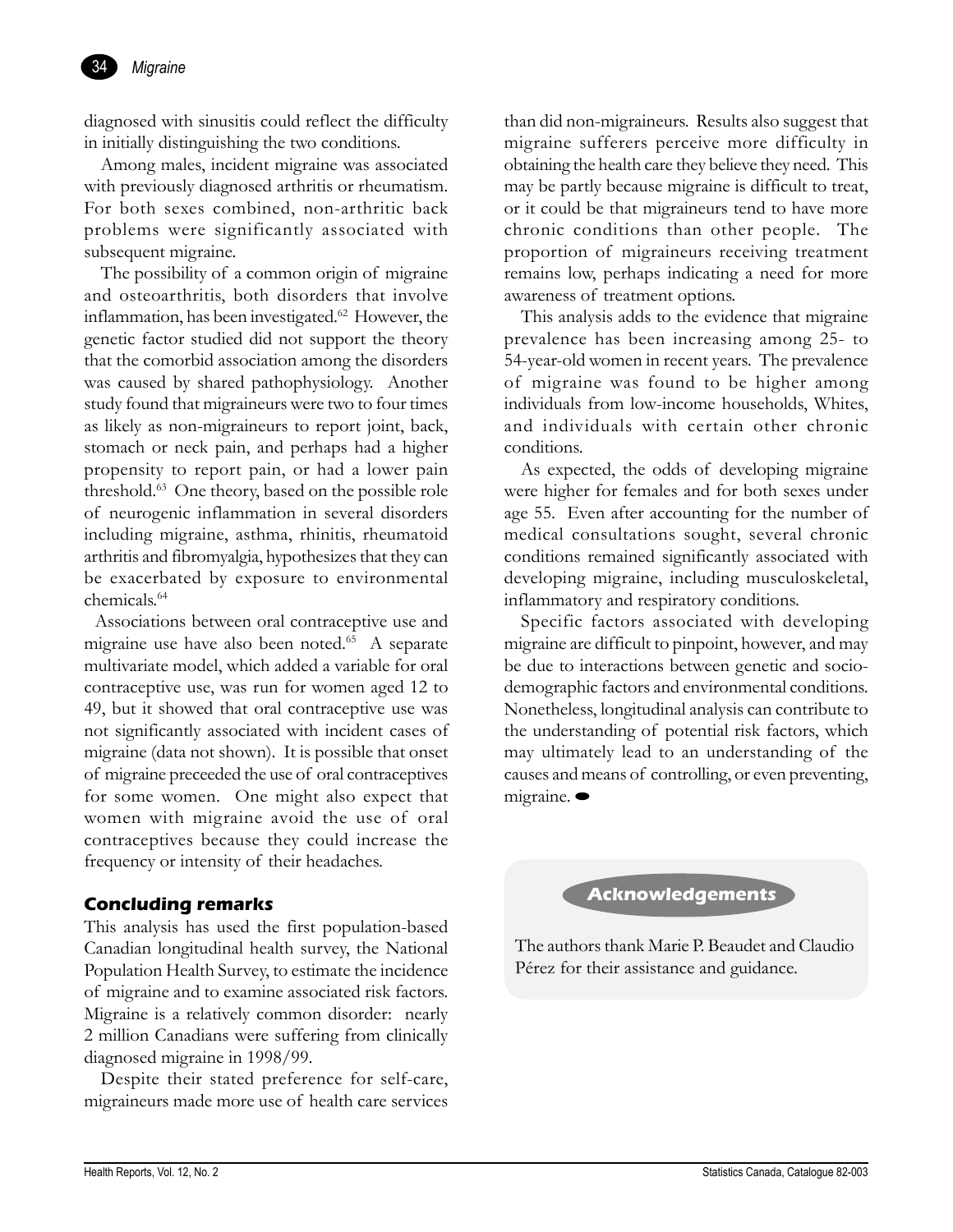

### **References**

- 1 Edmeads J, Findlay H, Tugwell P, et al. Impact of migraine and tension-type headache on life-style, consulting behaviour, and medication use: A Canadian population survey. *Canadian Journal of Neurological Sciences* 1993; 20: 131-7.
- 2 Kryst S, Scherl E. A population-based survey of the social and personal impact of headache. *Headache* 1994; 34: 344-50.
- 3 To T, Wu K. Health care utilization and disability of migraine: The Ontario Health Survey. *Canadian Journal of Public Health* 1995; 86(3): 195-9.
- 4 Stewart WF, Lipton RB, Simon D. Work-related disability: results from the American Migraine Study. *Cephalalgia* 1996; 16: 231-8.
- 5 Sakai F, Igarashi H. Prevalence of migraine in Japan: a nationwide survey. *Cephalalgia* 1997; 17: 15-22.
- 6 Hu XH, Markson LE, Lipton RB, et al. Burden of migraine in the United States: Disability and economic costs. *Archives of Internal Medicine* 1999; 159: 813-8.
- Stang P, Von Korff M, Galer BS. Reduced labor force participation among primary care patients with headache. *Journal of General Internal Medicine* 1998; 13: 296-302.
- 8 Pryse-Phillips WEM, Findlay H, Tugwell P, et al. A Canadian population survey on the clinical, epidemiologic and societal impact of migraine and tension-type headache. *Canadian Journal of Neurological Sciences* 1992; 19: 333-9.
- 9 Tambay J-L, Catlin G. Sample design of the National Population Health Survey. *Health Reports* (Statistics Canada, Catalogue 82-003) 1995; 7(1): 29-38.
- 10 Swain L, Catlin G, Beaudet MP. The National Population Health Survey—its longitudinal nature. *Health Reports* (Statistics Canada, Catalogue 82-003) 1999; 10(4): 69-82.
- 11 Rao JNK, Wu CFJ, Yue K. Some recent work on resampling methods for complex surveys. *Survey Methodology* (Statistics Canada, Catalogue 12-001) 1992; 18(2): 209-17.
- 12 Rust KF, Rao JNK. Variance estimation for complex surveys using replication techniques. *Statistical Methods in Medical Research* 1996; 5: 281-310.
- 13 Yeo D, Mantel H, Liu TP. Bootstrap variance estimation for the National Population Health Survey. *American Statistical Association: Proceedings of the Survey Research Methods Section*. Baltimore: August 1999.
- 14 OíBrien B, Goeree R, Streiner D. Prevalence of migraine headache in Canada: a population-based survey. *International Journal of Epidemiology* 1994; 23(5): 1020-6.
- 15 Lipton RB, Stewart WF, Simon D. Medical consultation for migraine: results from the American Migraine Study. *Headache* 1998; 38: 87-96.
- 16 Stewart WF, Lipton RB, Celentano DD, et al. Prevalence of migraine headache in the United States: relation to age, income, and other sociodemographic factors. *Journal of the American Medical Association* 1992; 267(1): 64-9.
- 17 Russell MB, Rasmussen BK, Thorvaldsen P, et al. Prevalence and sex-ratio of the subtypes of migraine. *International Journal of Epidemiology* 1995; 24(3): 612-8.
- 18 Lipton RB, Stewart WF, Celentano DD, et al. Undiagnosed migraine headaches: a comparison of symptom-based and reported physician diagnosis. *Archives of Internal Medicine* 1992; 152: 1273-8.
- 19 Stang PE, Osterhaus JT. Impact of migraine in the United States: data from the National Health Interview Survey. *Headache* 1993; 33: 29-35.
- 20 Henry P, Michel P, Brochet B, et al. A nationwide survey of migraine in France: prevalence and clinical features in adults*. Cephalalgia* 1992; 12(4): 229-37.
- 21 Haimanot RT, Seraw B, Forsgren L, et al. Migraine, chronic tension-type headache, and cluster headache in an Ethiopian rural community. *Cephalalgia* 1995; 15(6): 482-8.
- 22 Rasmussen BK. Epidemiology of migraine. *Biomedicine and Pharmacotherapy* 1995; 49: 452-5.
- 23 Wong TW, Wong KS, Yu TS, et al. Prevalence of migraine and other headaches in Hong Kong. *Neuroepidemiology* 1995; 14(2): 82-91.
- 24 Lavados PM, Tenhamm E. Epidemiology of migraine headache in Santiago, Chile: a prevalence study. *Cephalalgia* 1997; 17(7): 770-7.
- 25 Launer LJ, Terwindt GM, Ferrari MD. The prevalence and characteristics of migraine in a population-based cohort: The GEM study. *Neurology* 1999; 53: 537-42.
- 26 Shields M. Proxy reporting in the National Population Health Survey. *Health Reports* (Statististics Canada, Catalogue 82-003) 2000; 12(1): 21-39.
- 27 Silberstein SD. Menstrual migraine. *Journal of Womenís Health & Gender-based Medicine* 1999; 8(7): 919-31.
- 28 Gawel M. Unlocking the mystery of migraine. *Headlines* 1998; 7(4): 1-4.
- 29 Larkin M. The Genetics of Migraine (JAMA Migraine Information Center). Available at: http://www.amaassn.org/special/migraine/newsline/briefing/genetics.html. Accessed December 3, 1999.
- 30 Gervil M, Ulrich V, Kaprio J, et al. The relative role of genetic and environmental factors in migraine without aura. *Neurology* 1999; 53: 995-9.
- 31 Hamel E. Current concepts of migraine pathophysiology. *Canadian Journal of Clinical Pharmacology* 1999; 6 (Suppl A): 9A-14A.
- 32 Stewart WF, Lipton RB, Liberman J. Variation in migraine prevalence by race. *Neurology* 1996; 47: 52-9.
- 33 Stang P, Sternfeld B, Sidney S. Migraine headache in a prepaid health plan: ascertainment, demographics, physiological, and behavioral factors. *Headache* 1996; 36: 69-76.
- 34 American Medical Association. Type of headache (JAMA Migraine Information Centre). Available at: http:// www.ama-assn.org/special/migraine/support/educate/ types.html. Accessed December 1, 1999.
- 35 Lipton RB, Stewart WF. Prevalence and impact of migraine. *Neurologic Clinics* 1997; 15(1): 1-13.
- 36 Rasmussen BK, Olesen J. Migraine with aura and migraine without aura: an epidemiological study. *Cephalalgia* 1992; 12: 221-8.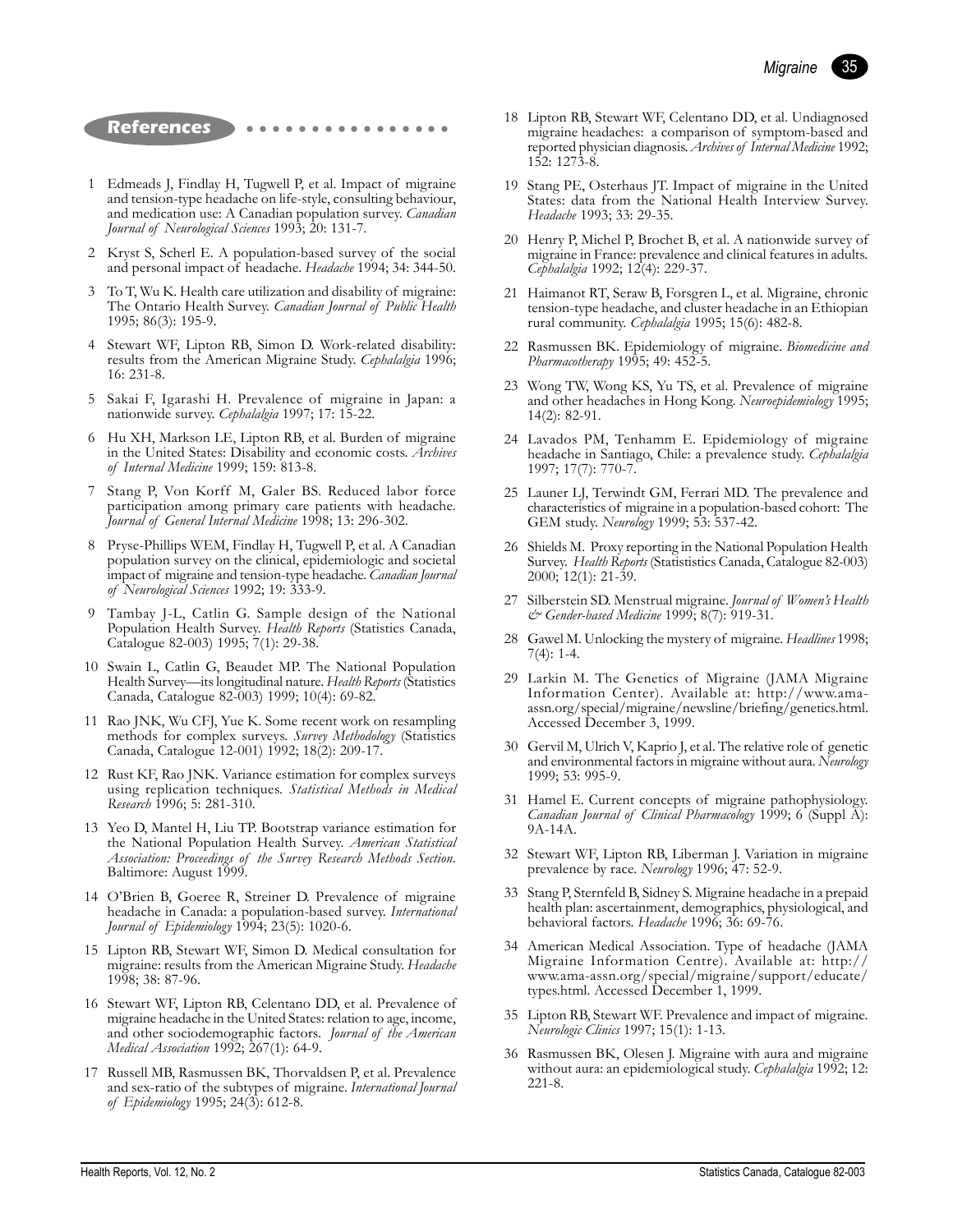

- 37 Fettes I. Migraine in the menopause. *Neurology* 1999; 53 (Suppl 1): S29-S33.
- 38 Pryse-Phillips WEM, Dodick DW, Edmeads JG, et al. Guidelines for the nonpharmacologic management of migraine in clinical practice. *Canadian Medical Association Journal* 1998; 159: 47-54.
- 39 Silbertstein SD, Lipton RB. Headache epidemiology: emphasis on migraine. *Neurologic Clinics* 1996; 14(2): 421-34.
- 40 Lipton RB, Stewart WF. Migraine headaches: epidemiology and comorbidity. *Clinical Neuroscience* 1998; 5: 2-9.
- 41 Breslau N. Psychiatric comorbidity in migraine. *Cephalalgia* 1998; 18 (Suppl 22): 56-61.
- 42 Guillem E, Pelissolo A, Lepine JP. Troubles mentaux et migraine : donnÈes ÈpidÈmilogiques. *LíEncÈphale* 1999; XXV: 436-42.
- 43 Breslau N, Davis GC, Schultz LR, et al. Joint 1994 Wolff Award Presentation. Migraine and major depression: a longitudinal study. *Headache* 1994; 34: 387-93.
- 44 Breslau N, Merikangas K, Bowden CL. Comorbidity of migraine and major affective disorders. *Neurology* 1994; 44 (Suppl 7): S17-S22.
- 45 Statistics Canada. Health in mid-life. *Health Reports* (Statistics Canada, Catalogue 82-003) 2000; 11(3): 35-46.
- 46 Rao JNK, Thomas DR. Chi-squared tests for contingency tables. In: Skinner CJ, Holt D, Smith TMF, eds. *Analysis of Complex Surveys*. New York: Wiley, 1989: 89-114.
- 47 Headache Classification Committee of the International Headache Society. Classification and diagnostic criteria for headache disorders, cranial neuralgias, and facial pain. *Cephalalgia* 1988; 8 (Suppl 7): 1-96.
- 48 Lipton RB, Ottman R, Ehrenberg BL, et al. Comorbidity of migraine: the connection between migraine and epilepsy. *Neurology* 1994; 44 (Suppl 7): S28-S32.
- 49 Ottman R, Lipton RB. Comorbidity of migraine and epilepsy. *Neurology* 1994; 44: 2105-10.
- 50 Speed WG. Headache following injury. *Headache, Newsletter of the American Council for Headache Education* 1993; 4(3). Available at: http://www.achenet.org/\_articles/ INJURY1.HTM. Accessed January 5, 2000.
- 51 Bott AD. The comorbidity of migraine and the mood and anxiety disorder: implications for treatment (CME reviews). Available at: http://www.cme-reviews.com. Accessed December 23, 1999.
- 52 Prevalence of chronic migraine headaches—United States, 1980-1989. *Morbidity and Mortality Weekly Report* 1991; 40(20): 331, 337-8.
- 53 Stang PE, Yanagihara T, Swanson JW, et al. Incidence of migraine headache: a population-based study in Olmsted County, Minnesota. *Neurology* 1992; 42: 1657-62.
- 54 Sillanpää M, Anttila P. Increasing prevalence of headache in 7-year-old schoolchildren. *Headache* 1996; 36: 466-70.
- 55 Rozen TD, Swanson JW, Stang PE, et al. Increasing incidence of medically recognized migraine headache in a United States population. *Neurology* 1999; 53: 1468-73.
- 56 Stewart WF, Linet MS, Celentano DD, et al. Age- and sexspecific incidence rates of migraine with and without visual aura. *American Journal of Epidemiology* 1991; 134: 111-20.
- 57 Mansfield LE. The role of food allergy in migraine: a review. *Annals of Allergy* 1987; 58: 313-18.
- 58 Gurkan F, Ece A, Haspolat K, et al. Parental history of migraine and bronchial asthma in children. *Allergologia et immunopathologia* 2000; 28(1): 15-17.
- 59 Merikangas KL. Comorbidity of migraine and other conditions in the general population of adults in the United States (abstract). *Cephalalgia* 1991: 11 (Suppl 11): 108-9.
- 60 Strachan DP, Butland BK, Anderson HR. Incidence and prognosis of asthma and wheezing illness from early childhood to age 33 in a national British cohort. *British Medical Journal* 1996; 312(7040): 1195-9.
- 61 Peckham C, Butler N. A national study of asthma in childhood. *Journal of Epidemiology and Community Health* 1978; 32(2): 79-85.
- 62 Peroutka SJ, Price SC, Jones KW. The comorbid association of migraine with osteoarthritis and hypertension: complement C3F and Berkson's bias. *Cephalalgia* 1997; 17: 23-6.
- 63 Sternfeld B, Stang P, Sydney S. Relationship of migraine headaches to experience of chest pain and subsequent risk for myocardial infarction. *Neurology* 1995; 45: 2135-42.
- 64 Meggs WJ. Neurogenic inflammation and sensitivity to environmental chemicals. *Environmental Health Perspectives* 1993; 101(3): 234-8.
- 65 Becker WJ. Use of oral contraceptives in patients with migraine. *Neurology* 1999; 53 (Suppl 1): S19-S25.
- 66 Kessler RC, McGonagle KA, Zhao S, et al. Lifetime and 12 month prevalence of DSM-III-R psychiatric disorders in the United States: Results from the National Comorbidity Survey. *Archives of General Psychiatry* 1994; 51(1): 8-19.
- 67 American Psychiatric Association. *Diagnostic and Statistical Manual of Mental Disorders*. 3rd rev. ed. Washington, DC: American Psychiatric Association, 1987.
- 68 Healthwise Evaluation Project. Final grant report, Healthwise Communities Project, Oregon Health Sciences University, Portland, Oregon, 1999.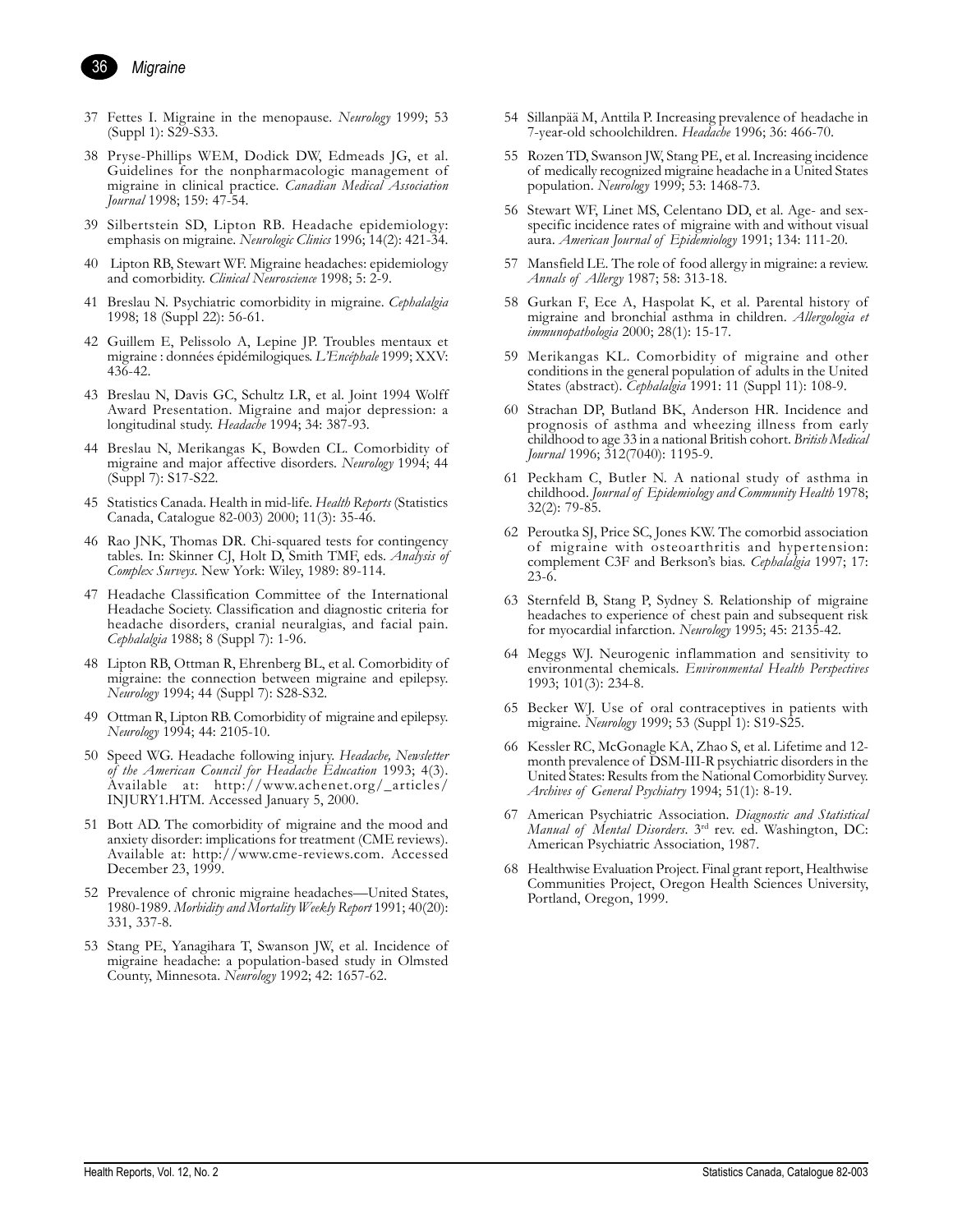# **Appendix**

# **Supplementary definitions**

Five *age groups* were formed for this analysis: 12 to 24, 25 to 39, 40 to 54, 55 to 69, and 70 or older. However, due to sample size constraints, for multivariate analysis and comparison of migraine prevalence by sex between cycles 1 and 3, age was collapsed into three age groups: 12 to 24, 25 to 54, and 55 or older.

*Race* was determined by asking, "How would you best describe your race or colour?".

For univariate analysis, four *household income groups* were established, based on the number of people in the household and total household income from all sources in the 12 months before the interview:

| Household<br>income group | People in<br>household          | <b>Total household</b><br>income                                     |
|---------------------------|---------------------------------|----------------------------------------------------------------------|
| I owest                   | 1 or $2$<br>3 or 4<br>5 or more | Less than \$15,000<br>Less than \$20,000<br>Less than \$30,000       |
| I ower-middle             | 1 or 2<br>3 or 4<br>5 or more   | \$15,000 to \$29,999<br>\$20,000 to \$39,999<br>\$30,000 to \$59,999 |
| Upper-middle              | 1 or 2<br>3 or 4<br>5 or more   | \$30,000 to \$59,999<br>\$40,000 to \$79,999<br>\$60,000 to \$79,999 |
| Highest                   | 1 or 2<br>3 or more             | \$60,000 or more<br>\$80,000 or more                                 |

For multivariate analysis, *household income groups* were combined into two groups:

| Household<br>income group | People in<br>household            | <b>Total household</b><br>income                               |
|---------------------------|-----------------------------------|----------------------------------------------------------------|
| Lowest                    | 1 or 2<br>3 or 4<br>5 or more     | Less than \$15,000<br>Less than \$20,000<br>Less than \$30,000 |
| Middle or high            | 1 or 2<br>$3$ or $4$<br>5 or more | \$15,000 or more<br>\$20,000 or more<br>\$30,000 or more       |

*Education* was examined for the population aged 25 or older and was collapsed into two categories: high school graduation or less, and any postsecondary.

Two groups were used to classify *type of smoker:* those who had ever smoked daily, and those who had not. Type of smoker was derived from responses to the following questions: "At the present time, do you smoke cigarettes daily, occasionally or not at all?" , "Have you ever smoked cigarettes at all?" and "Have you ever smoked cigarettes daily?"

Due to sample size constraints, *type of drinker* was collapsed into two categories: regular drinker (at least one drink per month) and occasional or former drinker, or abstainer.

*Migraine* 37

Using the methodology of Kessler et al,<sup>66</sup> the NPHS measures the probability of a major depressive episode (MDE) with a subset of questions from the Composite International Diagnostic Interview. These questions cover a cluster of symptoms for depressive disorder, which are listed in the *Diagnostic and Statistical Manual of Mental Disorders (DSM III-R)*. 67 Responses to these questions were scored and transformed into a probability estimate of a diagnosis of MDE. If this estimate was 0.9 or more (that is, 90% or higher certainty of a positive diagnosis), the respondent was considered to have experienced depression in the previous 12 months.

*Self-rated health* was assessed with the question, "In general, would you say your health is: excellent? very good? good? fair? poor?"

A respondent who answered "Yes" to the question, "In the past 12 months, have you been a patient overnight in a hospital, nursing home or convalescent home?" was considered to have had a *hospital stay*. Women who lived in a household with a child under age 1 were excluded, as they would likely have stayed in a hospital during childbirth.

The *number of consultations with health care professionals* was determined from responses to the question, "Not counting when you were an overnight patient, in the past 12 months, how many times have you seen or talked on the telephone with a family doctor or general practitioner, eye specialist or other medical doctor about your physical, emotional or mental health?" Responses were categorized as: 0 to 6 visits, and 7 or more visits.

Respondents were asked if, during the past 12 months, there was a time they felt they needed, but did not receive, health care for a physical problem.

In cycle 3 (1998/99), the NPHS used the method of The Community Health Survey from the Kaiser Permanente Center for Health Research,68 to determine attitudes toward *self-care*. Respondents aged 18 or older were asked to rank their responses to the following five statements using a five-point scale ranging from "strongly agree" (score 1) to "strongly disagree" (score 5):

- I prefer doctors who give me choices or options and let me decide for myself what to do (reverse scored).
- Patients should never challenge the authority of the doctor.
- I prefer that the doctor assume all of the responsibility for my medical care.
- Except for serious illness, it is generally better to take care of your own health than go to a doctor (reverse scored).
- It is almost always better to go to a doctor than to try to treat yourself.

The values were recoded to 0 to 4 and reverse coding was done where noted. Then values were summed to an index score of between 0 and 20, with 0 indicating a preference to rely on a doctor; 20, a preference for self-care. Respondents with an index score of 15 or higher (22.1%) were considered to prefer self-care.

*Oral contraceptive* use was determined by asking females aged 12 to 49, "In the past month, did you take birth control pills?".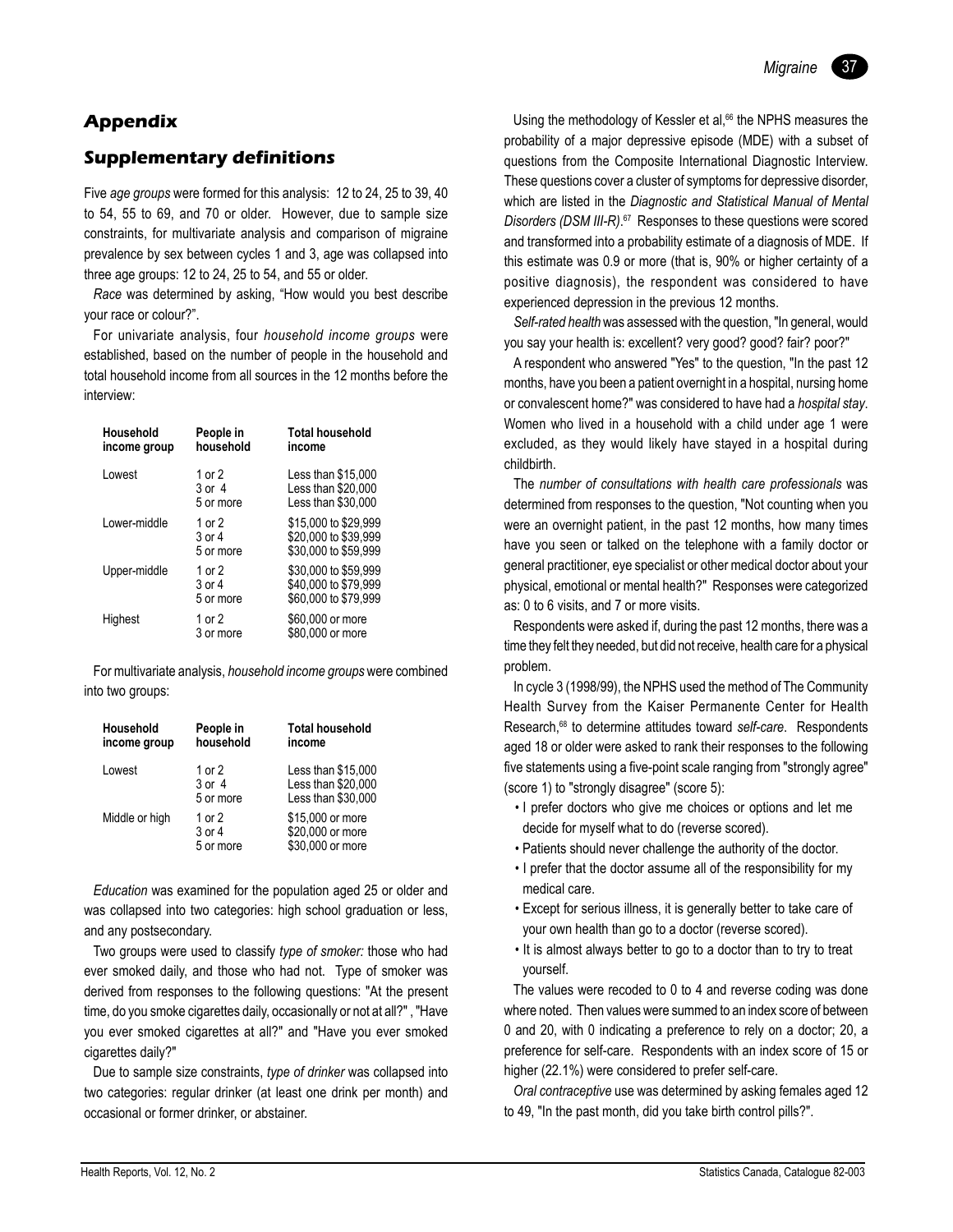

Respondents were considered to have an *activity restriction* if they indicated that, because of a long-term physical or mental condition or health problem, they were limited in the kind or amount of activity that they could do at home, school, or work, or in other activities such as transportation to or from work or school or leisure-time activities. "Long-term" refers to conditions/problems that have lasted or are expected to last six months or more.

*Disability days* refers to the number of days during the two-week period before their NPHS interview when respondents stayed in bed

or cut down activities because of illness or injury.

Respondents were asked if they were usually *free of pain or discomfort*. They were also asked about prescription or over-thecounter medications that they had taken during the last year (although the reason for medication use is unknown). Pain relievers, including acetylsalicylic acid, acetaminophen, codeine, Demerol® and morphine, and antidepressants were relevant to this analysis.

#### Table A

**Prevalence of migraine, by selected socio-demographic factors and health characteristics, household population aged 12 or older, Canada excluding territories, 1994/95 and 1996/97**

|                                                                                |                                | 1994/95                        |                                 |                                     | 1996/97                        |                                      |
|--------------------------------------------------------------------------------|--------------------------------|--------------------------------|---------------------------------|-------------------------------------|--------------------------------|--------------------------------------|
|                                                                                | Sample<br>size                 | <b>Estimated</b><br>population | Prevalence<br>of migraine       | Sample<br>size                      | <b>Estimated</b><br>population | Prevalence<br>of migraine            |
|                                                                                |                                | '000                           | $\%$                            |                                     | 000'                           | $\%$                                 |
| <b>Total</b>                                                                   | 1,366                          | 1,737                          | 7.3                             | 5,804                               | 1,915                          | 7.8                                  |
| Sex<br>Male<br>Female                                                          | 346<br>1,020                   | 510<br>1,226                   | 4.3<br>$10.1**$                 | 1,414<br>4,390                      | 515<br>1,400                   | 4.3<br>$11.2***$                     |
| Age group<br>12-24<br>25-39<br>40-54<br>55-69<br>$70+$                         | 230<br>487<br>388<br>175<br>86 | 322<br>594<br>538<br>200<br>80 | 6.3<br>8.1<br>9.3<br>5.6<br>3.7 | 838<br>2,176<br>1,753<br>754<br>283 | 296<br>695<br>619<br>232<br>71 | 5.8<br>9.6<br>9.9<br>6.3<br>3.2      |
| Race<br>White<br>Non-White                                                     | 1,279<br>84                    | 1,594<br>131                   | 7.4<br>5.8                      | 5,392<br>386                        | 1,752<br>156                   | $8.0*$<br>6.3                        |
| <b>Education</b><br>Secondary graduation or less<br>Some postsecondary or more | 446<br>687                     | 529<br>882                     | 6.6<br>$8.2**$                  | 1,916<br>3,017                      | 597<br>1,013                   | 7.4<br>$9.0**$                       |
| <b>Household income</b><br>Lowest<br>Lower-middle<br>Upper-middle<br>Highest   | 366<br>390<br>426<br>139       | 327<br>491<br>609<br>241       | 8.0<br>7.2<br>7.5<br>6.6        | 1,068<br>1,322<br>1,695<br>636      | 297<br>500<br>627<br>220       | $9.2^{\dagger}$<br>8.1<br>7.9<br>7.1 |
| Ever a daily smoker<br>Yes<br>No                                               | 790<br>575                     | 944<br>791                     | $8.1***$<br>6.5                 | 3,082<br>2,707                      | 1,009<br>902                   | $8.8**$<br>6.9                       |
| Type of drinker<br>Regular<br>Occasional/ Former/Abstainer                     | 632<br>732                     | 867<br>868                     | 6.6<br>$8.0**$                  | 2,695<br>3,064                      | 942<br>962                     | 7.3<br>$8.5***$                      |
| Major depressive episode<br>Yes<br>No                                          | 214<br>1,103                   | 249<br>1,397                   | 19.9**<br>6.6                   | 639<br>4,948                        | 190<br>1,634                   | $19.1**$<br>7.2                      |

*Data source: National Population Health Survey, cross-sectional samples, Health files, 1994/95 and 1996/97*

*Note: Detail may not add to totals because of missing values for some variables. All pairwise comparisons are significant except for those between 12-24 and 55-69, and 25-39 and 40-54 in 1994/95 and 1996/97, and between 12-24 and 25-39, and 55-69 and 70+ in 1994/95, p < 0.01 adjusted for multiple comparisons.*

*Ü Significantly higher than value for highest household income group (p* ≤ *0.05) adjusted for multiple comparisons*

*\* Significantly higher than value for other item in category (p* ≤ *0.05)*

*\*\* Significantly higher than value for other item in category (p* ≤ *0.01)*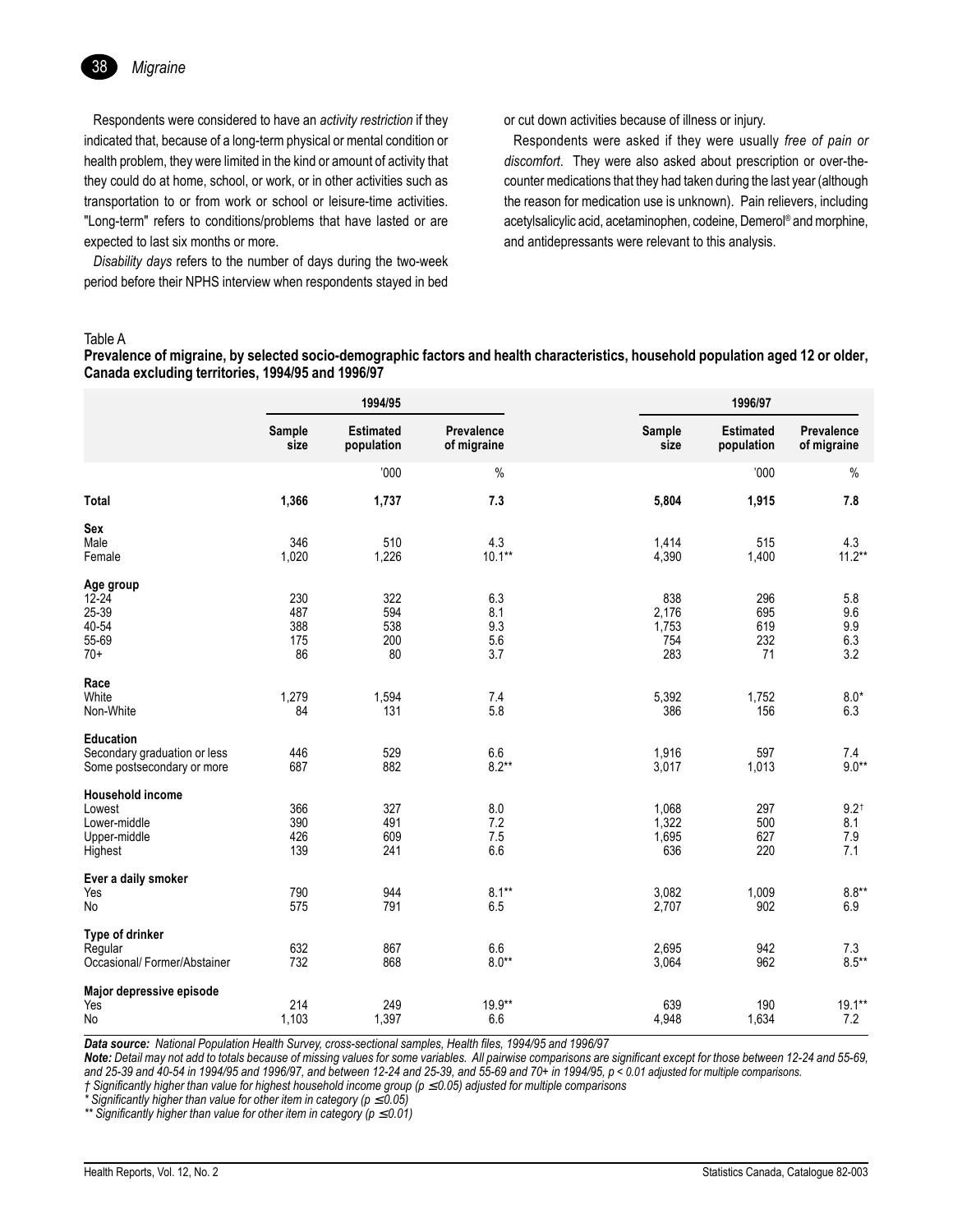

#### Table B

**Selected health indicators and medication use, migraineurs and non-migraineurs, household population aged 12 or older, Canada excluding territories, 1994/95 and 1996/97**

|                                                                                                                 | 1994/95                            |                     | 1996/97                          |                     |
|-----------------------------------------------------------------------------------------------------------------|------------------------------------|---------------------|----------------------------------|---------------------|
|                                                                                                                 | <b>Migraineurs</b>                 | Non-<br>migraineurs | <b>Migraineurs</b>               | Non-<br>migraineurs |
| Activity restriction (%)                                                                                        | $34.1***$                          | 15.0                | $24.5***$                        | 12.0                |
| Usually free of pain or discomfort (%)                                                                          | 66.9**                             | 84.4                | $73.1***$                        | 88.0                |
| In last two weeks:<br>Cut down on activities (%)<br>Stayed in bed (%)<br>Mean number of disability days         | $26.4***$<br>$15.4***$<br>$2.1***$ | 11.1<br>6.2<br>0.8  | $18.8**$<br>$12.7**$<br>$1.6***$ | 9.3<br>5.3<br>0.8   |
| In last month, used:<br>Pain relievers (%)<br>Codeine/Demerol <sup>®</sup> /morphine (%)<br>Antidepressants (%) | $87.5***$<br>$15.2***$<br>$7.5***$ | 59.3<br>3.4<br>2.4  | 85.5**<br>$15.3***$<br>$9.5***$  | 62.3<br>3.7<br>3.0  |

*Data source: National Population Health Survey, cross-sectional samples, Health file, 1994/95 and 1996/97*

*\*\* Significantly different from value for non-migraineurs (p* ≤ *0.01)*

#### Table C

**Health care use and attitudes of migraineurs and non-migraineurs, household population aged 12 or older, Canada excluding territories, 1994/95 and 1996/97**

|                                                                                        | 1994/95            |                     |      | 1996/97            |                     |
|----------------------------------------------------------------------------------------|--------------------|---------------------|------|--------------------|---------------------|
|                                                                                        | <b>Migraineurs</b> | Non-<br>migraineurs |      | <b>Migraineurs</b> | Non-<br>migraineurs |
| Seven or more consultations<br>with health care professionals<br>in previous 12 months | $34.5***$          | 17.2                | $\%$ | $31.7***$          | 14.6                |
| Hospital stay in previous 12 months <sup>†</sup>                                       | $11.0**$           | 7.6                 |      | $9.9**$            | 6.8                 |
| Needed, but did not receive, care for<br>physical problem in previous 12 months        | $6.5***$           | 2.6                 |      | $9.1***$           | 3.6                 |
| Prefer self-care over reliance on doctor <sup>#</sup>                                  | $\cdot$            | $\cdot$             |      | $\cdot$            |                     |

*Data source: National Population Health Survey, cross-sectional samples, Health file, 1994/95 and 1998/99*

*Ü Excludes women with a child younger than 1, as these women would likely have stayed overnight in a hospital*

*á Population aged 18 or older*

*\*\* Significantly higher than value for non-migraineurs (p* ≤ *0.01) .. Figures not available*